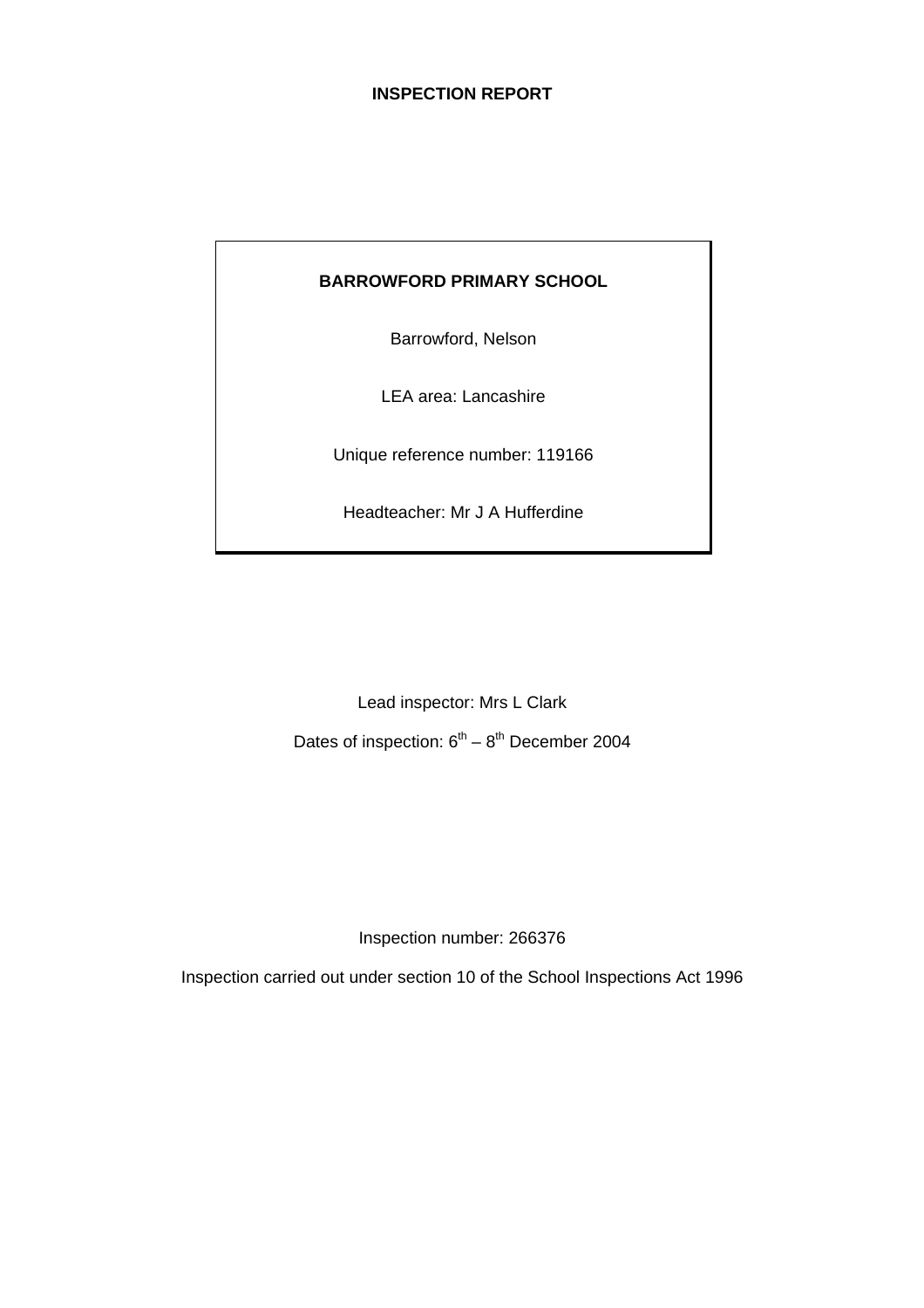#### © Crown copyright 2005

This report may be reproduced in whole or in part for non-commercial educational purposes, provided that all extracts quoted are reproduced verbatim without adaptation and on condition that the source and date thereof are stated.

Further copies of this report are obtainable from the school. Under the School Inspections Act 1996, the school must provide a copy of this report and/or its summary free of charge to certain categories of people. A charge not exceeding the full cost of reproduction may be made for any other copies supplied.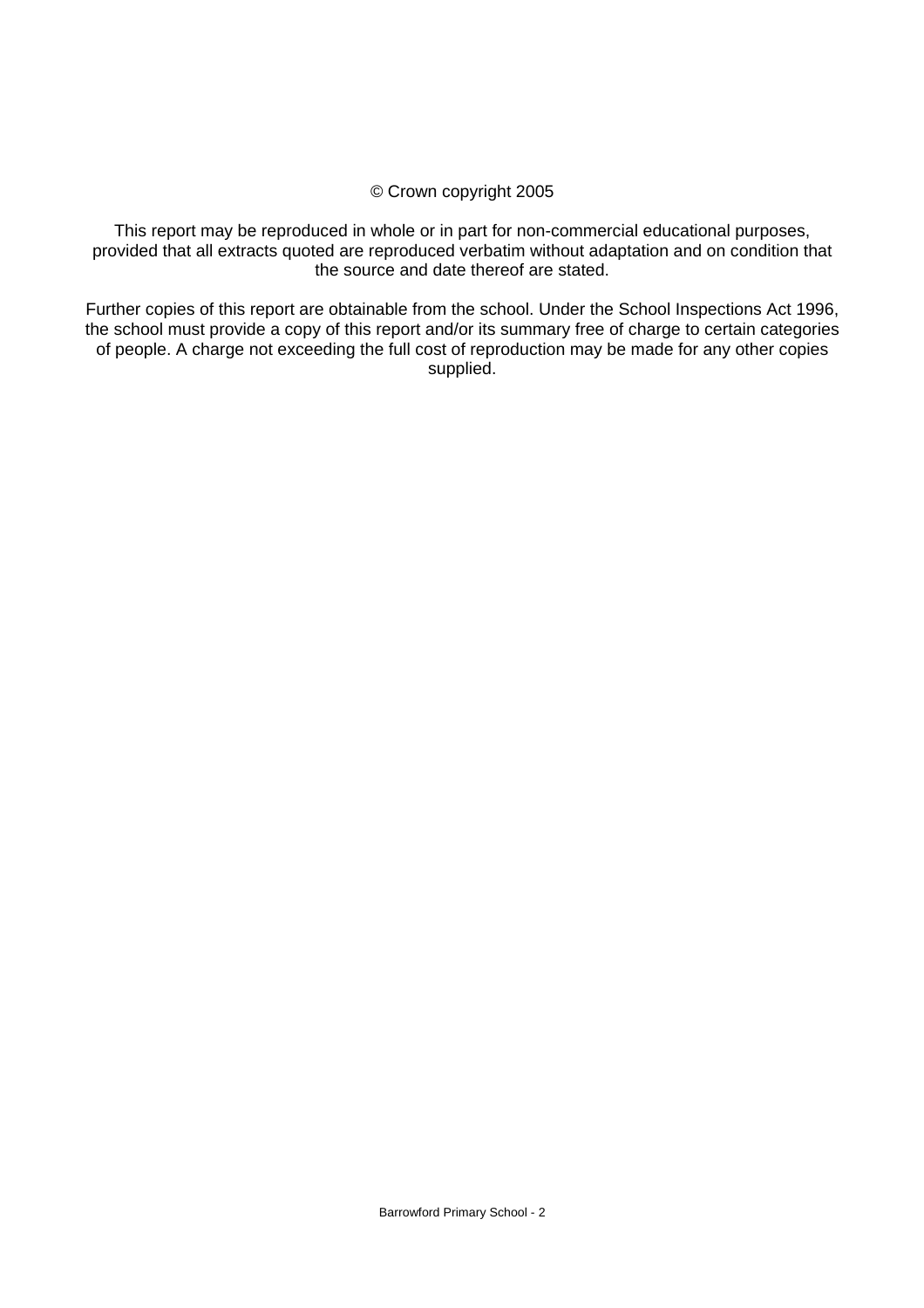## **INFORMATION ABOUT THE SCHOOL**

| Type of school:              | Primary                                              |
|------------------------------|------------------------------------------------------|
| School category:             | Community                                            |
| Age range of pupils:         | $5 - 11$                                             |
| Gender of pupils:            | Mixed                                                |
| Number on roll:              | 284                                                  |
| School address:              | <b>Rushton Street</b><br><b>Barrowford</b><br>Nelson |
| Postcode:                    | Lancashire<br>BB9 6EA                                |
| Telephone number:            | 01282 615644                                         |
| Fax number:                  | 01282 618158                                         |
| Appropriate authority:       | Governing Body                                       |
| Name of chair of governors:  | Mr Robert Oliver                                     |
| Date of previous inspection: | 19th April 1999                                      |

## **CHARACTERISTICS OF THE SCHOOL**

Barrowford Primary School is larger than average. The school serves a wide geographical area which includes neighbourhood local authority housing estates as well as others farther afield and some owner occupied properties both in the village and nearby. Overall, 75 per cent of pupils come from areas of social and economic deprivation. Its eligibility for free school meals is broadly average. The majority of pupils are of White British heritage; about four per cent come from ethnic minority heritages. Although no pupils are at an early stage of learning English, the proportion of pupils for whom English is not their first language is slightly higher than usual. The proportion of pupils identified as having special educational needs is below average; however, the proportion of pupils who have statements of special educational needs is a little above average. The range of needs includes moderate learning difficulties, social, emotional and behavioural problems, speech and communication problems, visual impairment, physical difficulties and autism. When children join the school, their attainment is below average. In 2001 and 2003, the school received Achievement Awards and in 2003 a Healthy Schools Award. The school has been recently been recognised as an Investor in People for the third time.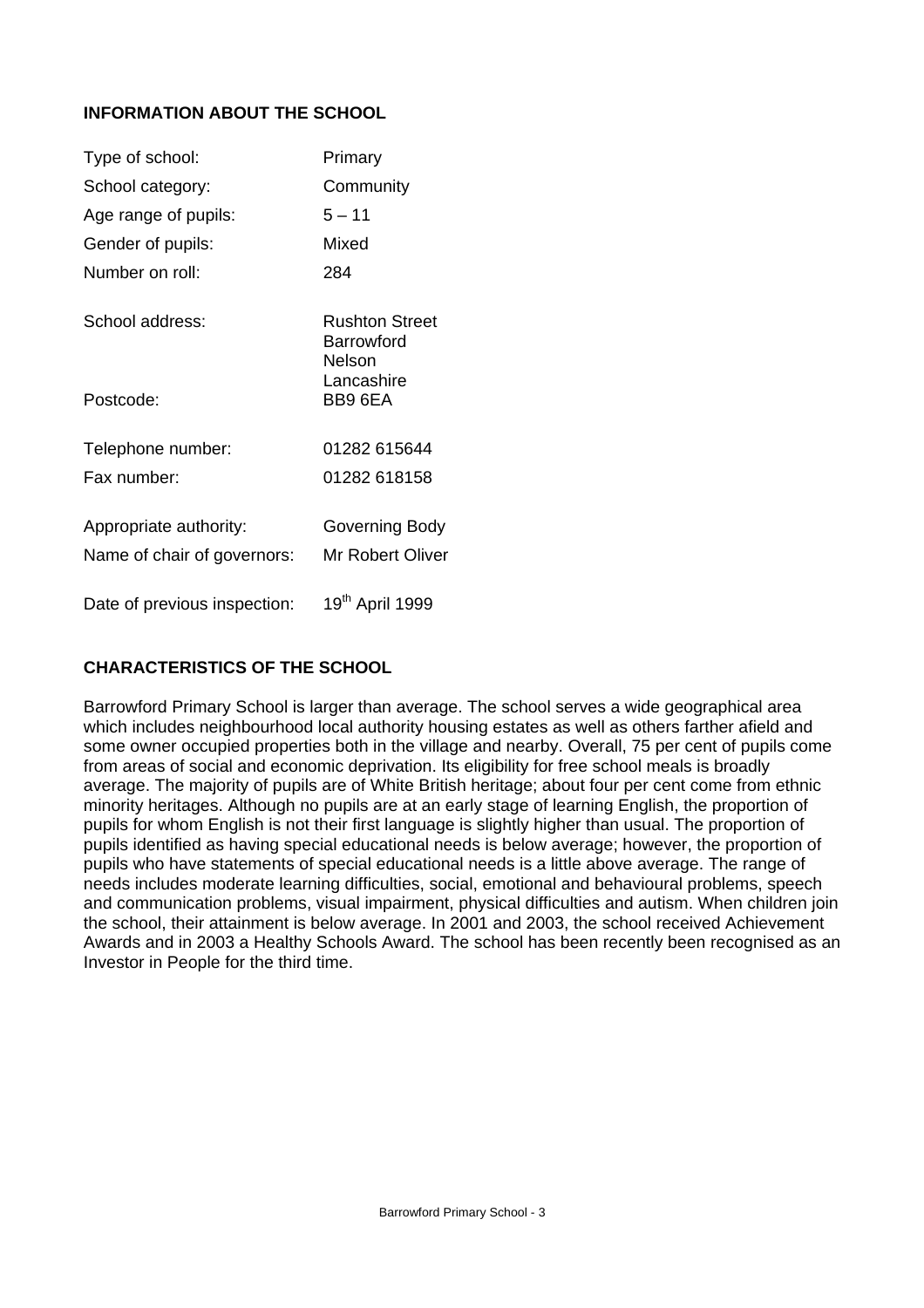## **INFORMATION ABOUT THE INSPECTION TEAM**

| Members of the inspection team |                        |                | <b>Subject responsibilities</b>                                                                                          |
|--------------------------------|------------------------|----------------|--------------------------------------------------------------------------------------------------------------------------|
| 25431                          | <b>Lesley Clark</b>    | Lead inspector | Mathematics, music, art and<br>design, physical education and<br>Foundation Stage.                                       |
| 8922                           | <b>Brenda McIntosh</b> | Lay inspector  |                                                                                                                          |
| 21243                          | Lynne Moore            | Team inspector | English, geography, history,<br>religious education and special<br>educational needs.                                    |
| 19041                          | Roger Linstead         | Team inspector | Science, information and<br>communication technology, design<br>and technology and English as an<br>additional language. |

The inspection contractor was:

 Independent School Inspection Services (ISIS) 3 Harrowby Road West Park Leeds LS16 5HN

Any concerns or complaints about the inspection or the report should be made initially to the inspection contractor. The procedures are set out in the leaflet *'Complaining about Ofsted Inspections'*, which is available from Ofsted Publications Centre (telephone 07002 637833) or Ofsted's website (www.ofsted.gov.uk).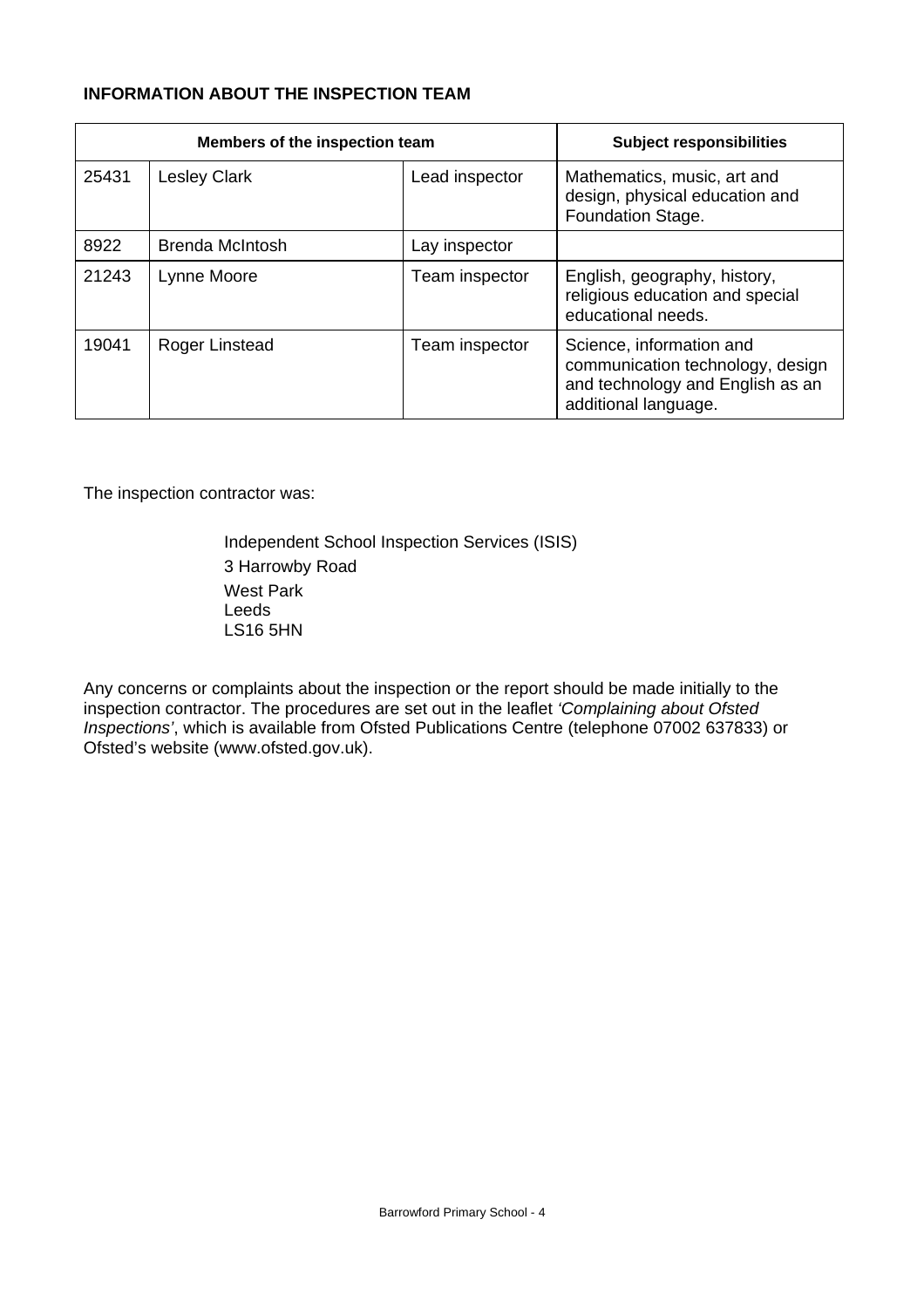## **REPORT CONTENTS**

|                                                                                                                                    | Page |
|------------------------------------------------------------------------------------------------------------------------------------|------|
| <b>PART A: SUMMARY OF THE REPORT</b>                                                                                               | 6    |
| PART B: COMMENTARY ON THE MAIN INSPECTION FINDINGS                                                                                 |      |
| <b>STANDARDS ACHIEVED BY PUPILS</b>                                                                                                | 8    |
| Standards achieved in areas of learning and subjects                                                                               |      |
| Pupils' attitudes, values and other personal qualities (ethos)                                                                     |      |
| <b>QUALITY OF EDUCATION PROVIDED BY THE SCHOOL</b>                                                                                 | 11   |
| Teaching and learning<br>The curriculum<br>Care, guidance and support<br>Partnership with parents, other schools and the community |      |
| <b>LEADERSHIP AND MANAGEMENT</b>                                                                                                   | 16   |
| PART C: THE QUALITY OF EDUCATION IN AREAS OF LEARNING AND<br><b>SUBJECTS</b>                                                       | 19   |
| AREAS OF LEARNING IN THE FOUNDATION STAGE                                                                                          |      |
| <b>SUBJECTS IN KEY STAGES 1 AND 2</b>                                                                                              |      |
| PART D: SUMMARY OF THE MAIN INSPECTION JUDGEMENTS                                                                                  | 32   |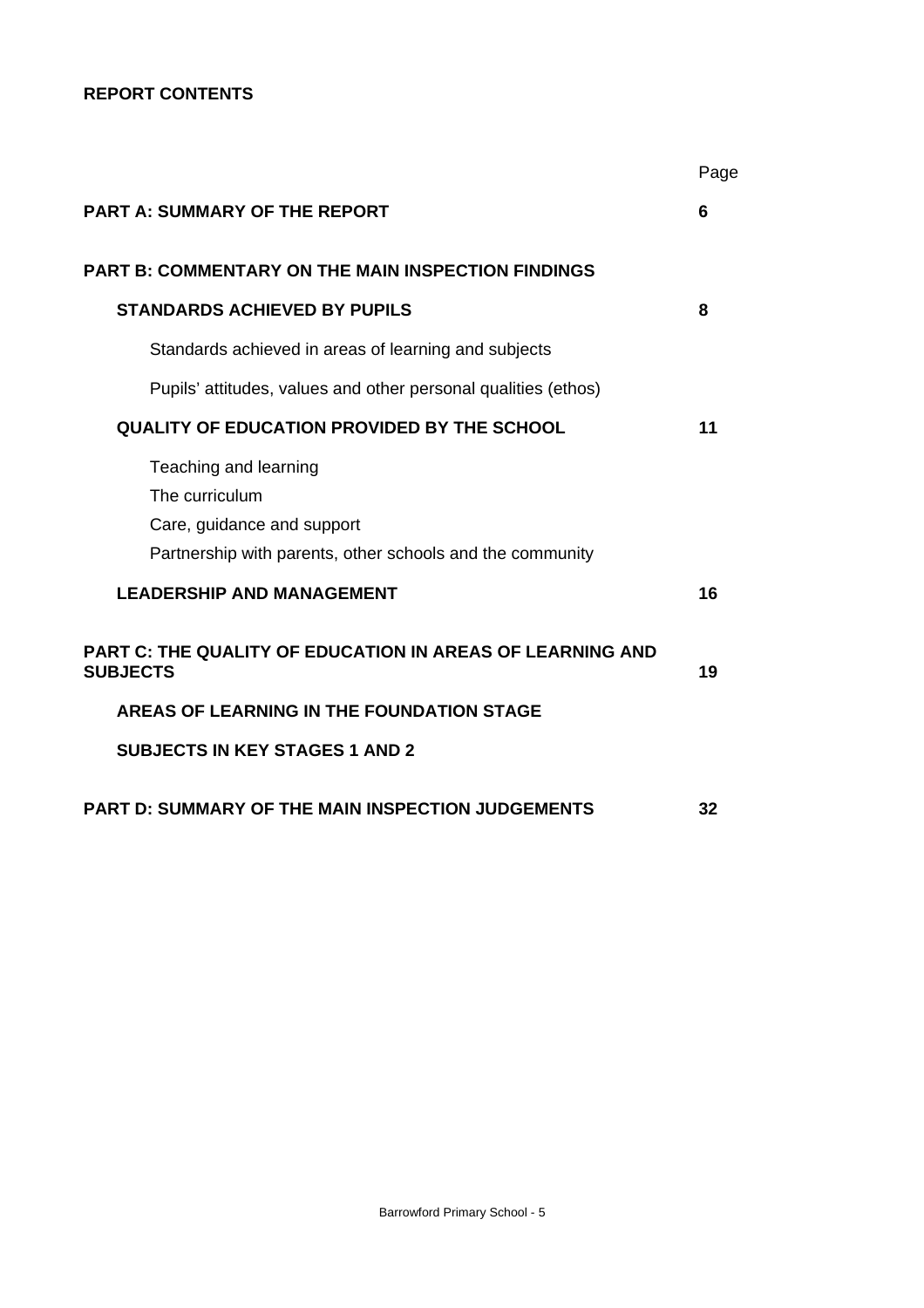# **PART A: SUMMARY OF THE REPORT**

## **OVERALL EVALUATION**

**This is a very effective school** in which pupils learn very well with a high level of enjoyment. Pupils achieve very well; from a below average starting point the majority reach above average standards by the end of Year 6. This is because of very good teaching, with a high level of excellence, and very good leadership and management in all respects. The costs per pupil are low and the school gives very good value for money.

## **The school's main strengths and weaknesses are:**

- Strong leadership and very effective teamwork are the key to the school's success:
- Pupils benefit from lively, exciting teaching and as a result make very good progress in their learning and achieve very well academically as well as in their personal qualities;
- The strong level of care and attention to the needs of individuals provides a firm foundation for pupils' very good personal development;
- A very good range of extra-curricular activities and clubs enriches pupils' experience of education and promotes their learning in many different contexts;
- The school day is not organised sufficiently well to provide a greater variety in the mornings;
- Links with other schools are satisfactory but could be strengthened to broaden the school's outlook.

The school has made good improvement since it was last inspected in April 1999. Standards have risen; schemes of work identify key skills in all subjects; the level of resources has improved; a new library has been created and the school provides a more effective quality of education than it did.

| <b>Results in National</b><br>Curriculum tests at the end |      | similar schools |      |      |
|-----------------------------------------------------------|------|-----------------|------|------|
| of Year 6, compared with:                                 | 2002 | 2003            | 2004 | 2004 |
| English                                                   |      | B               |      |      |
| mathematics                                               |      |                 |      |      |
| science                                                   |      |                 |      |      |

## **STANDARDS ACHIEVED**

*Key: A - well above average; B – above average; C – average; D – below average; E – well below average Similar schools are those whose pupils attained similarly at the end of Year 2.* 

**The achievement of all groups of pupils in relation to their starting points is very good.** Pupils achieve consistently well at every stage of their education. Children in the reception class are on course to meet the expected national targets by the time they start in Year 1 in all their areas of learning from a below average starting point in communication, language, literacy and mathematical development. In Years 1 and 2, pupils continue to achieve well and almost all, apart from those with significant learning difficulties, are likely to attain the standards expected of their age in reading, writing and mathematics (as confirmed in the 2004 national tests), and a good proportion to exceed them by the end of the year. Pupils continue to achieve well in Years 3 to 6. The group of pupils currently in Year 6 is performing at above the level expected of their age as are pupils in Years 4 and 5, confirming consistently good achievement. In 2004, results in the national tests for English, mathematics and science at the end of Year 6 fell well below the school's normally above average trend. This was because of a significantly higher than usual proportion (45 per cent) of pupils with special educational needs who nonetheless achieved well though the standards they attained were well below average. The underachievement by a small number in last year's tests is not evident in the present Year 6 and was related to a particular group of pupils. Standards are now above average in most subjects. The school is likely to meet its challenging targets in 2005.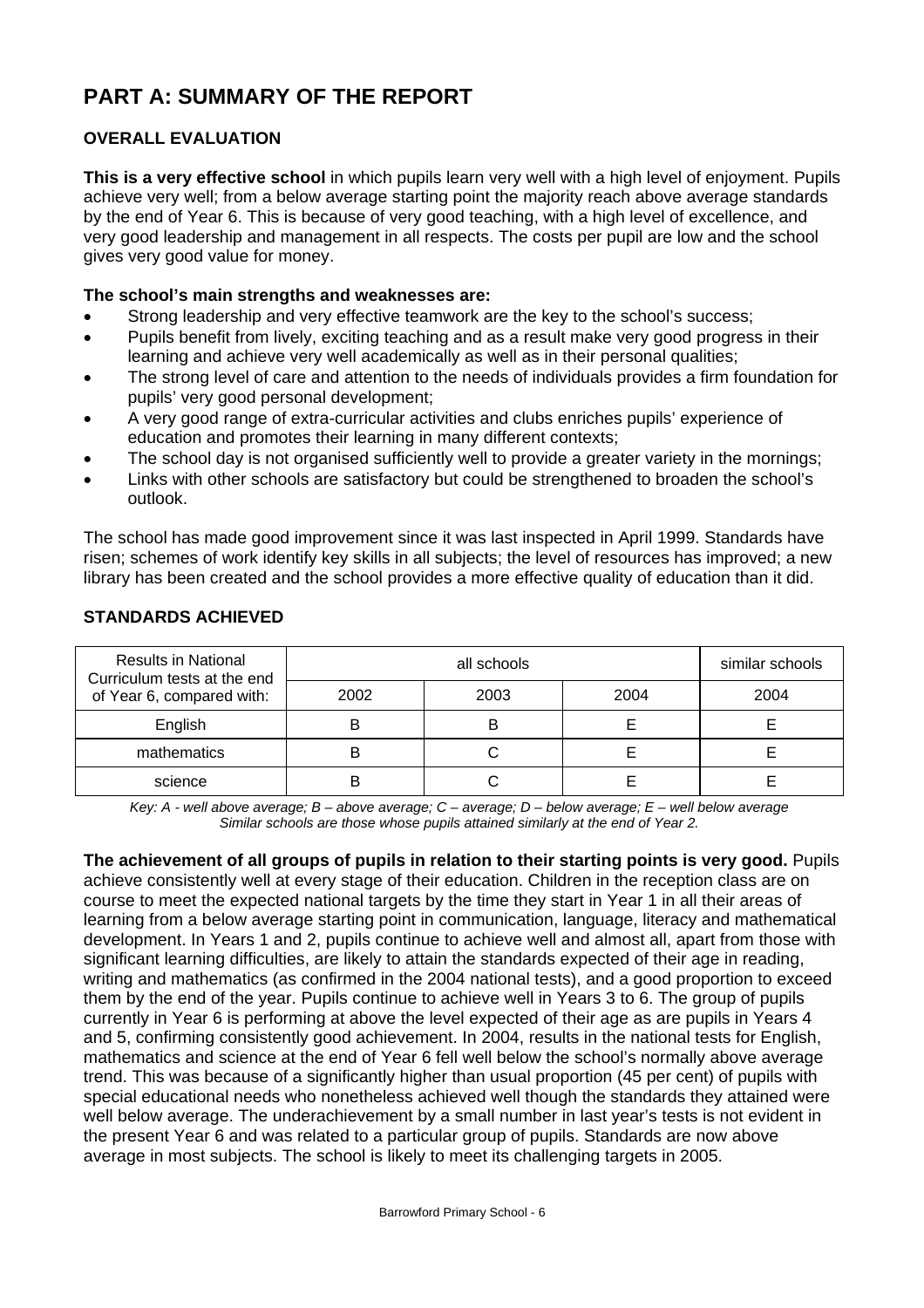**Pupils' personal development, including their spiritual, moral, social and cultural development, is very good.** Their attitudes and behaviour are very good. Attendance was below national norms last year because of holidays taken outside normal times. Pupils arrive punctually.

## **QUALITY OF EDUCATION**

**The quality of education provided by the school is very good** and leads to pupils' very good achievement.

**The quality of teaching and learning is very good.** Teaching is very effective and pupils learn very well because lessons are exciting, interesting and challenging for all ability groups. Teaching is never less than good in the reception class and is often very good and sometimes excellent, particularly in music, dance and creative activities. In Years 1 to 6, there is a high proportion of very good or excellent teaching in every class, leading to high levels of interest and enjoyment from the pupils as they learn. Teachers have extremely good subject knowledge, expect a great deal from their pupils, and make excellent use of time to engage pupils in purposeful learning. This generates high levels of enthusiasm from pupils in response to the teaching's varied, lively but nonetheless highly organised approaches. As a result, pupils get on with their work independently and sensibly and are very keen to do well. Assessment is very good and is used very well by teachers to plan what pupils need to learn next. Pupils too are aware of what they need to do to improve their work.

The good curriculum is enriched very well by extra-curricular activities and clubs. While there are some creative links between subjects, these should be strengthened so as to provide a more varied school day and to give pupils greater scope for working independently. The accommodation and resources are good overall, for despite the limited facilities outside, the school makes very good use of its extensive indoor accommodation to enhance learning. Arrangements for ensuring pupils' care, welfare, health and safety are good. The school provides pupils with very good support, advice and guidance and involves them well in its work and development. The partnership with parents is good as are the links with the community, and they contribute well to pupils' learning and very good achievement. The school could develop its satisfactory links with other schools to share its very good practice and broaden its outlook.

## **LEADERSHIP AND MANAGEMENT**

**Leadership and management are very good.** The headteacher, senior management team and all other teachers with subject responsibilities provide very effective and knowledgeable leadership of the school, setting very high standards in teaching and leading the curriculum. The governance of the school is very good and all statutory requirements are met. Management is also very good.

## **PARENTS' AND PUPILS' VIEWS OF THE SCHOOL**

Parents think this is a very good school and welcome the termly reports on their children's progress. Pupils think this is a really good school and they like the fact that their views are taken seriously.

## **IMPROVEMENTS NEEDED**

In the context of this being a very good school, the most important things the school should do to improve are:

- Reorganise the school day so as to strengthen creative links between subjects and give pupils greater scope to work independently;\*
- Strengthen links with other schools so as to help staff appreciate and share the very good teaching and learning seen in this school and broaden their outlook.
- *\* The school has already identified this aspect in its school improvement plan.*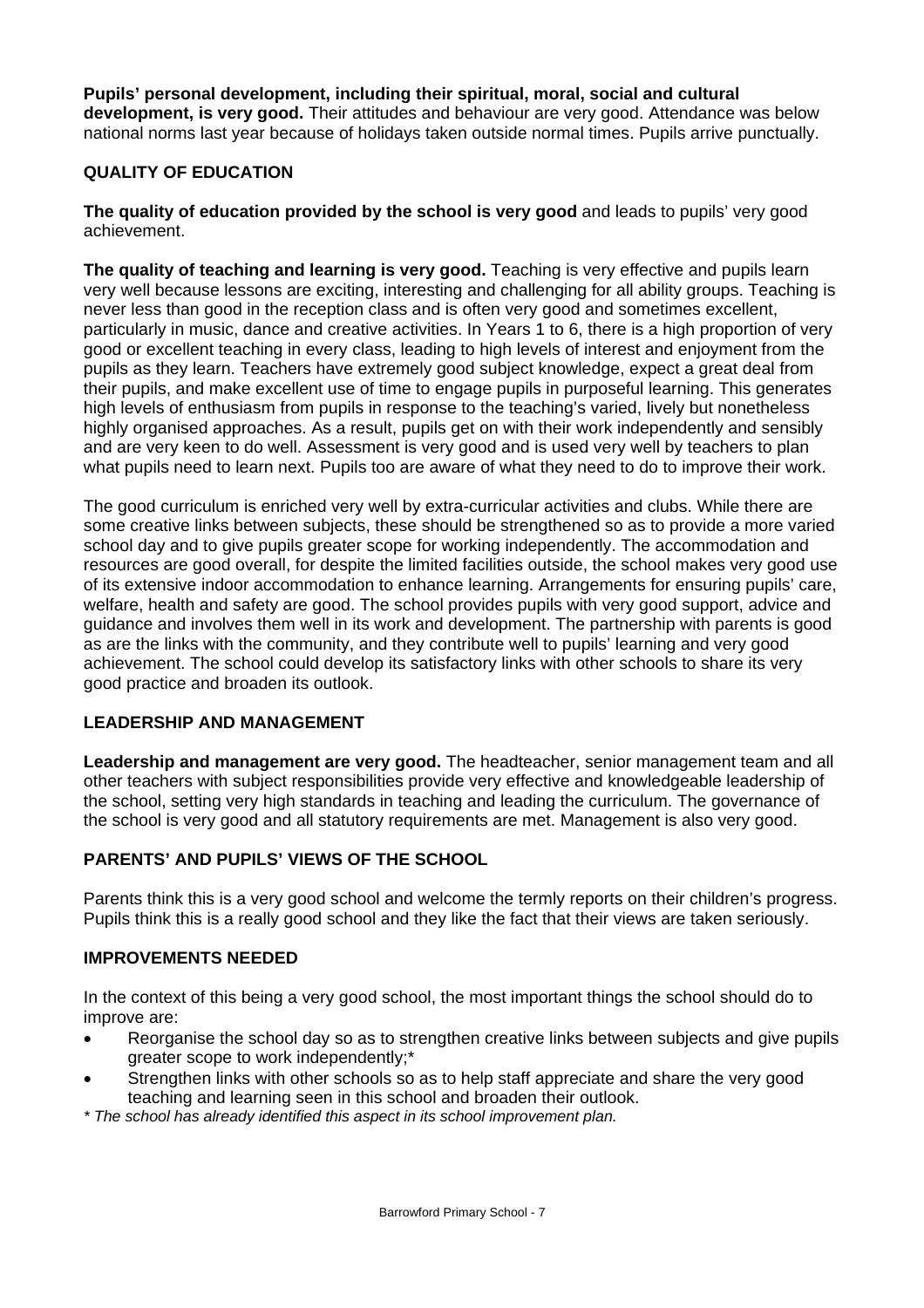# **PART B: COMMENTARY ON THE INSPECTION FINDINGS**

## **STANDARDS ACHIEVED BY PUPILS**

## **Standards achieved in areas of learning and subjects**

The achievement of all groups of pupils is very good overall in relation to their starting points. Pupils achieve well in every class. Standards are above average in most subjects by the end of Year 6.

#### **Main strengths and weaknesses**

- Children in the reception class achieve well;
- Pupils in Years 1 and 2 are achieving well and a good proportion exceed nationally expected standards in reading, writing and mathematics;
- In Years 3 to 6, pupils' achievement continues to be good and standards are above average as a result;
- Pupils who have special educational needs and those who are gifted and talented are given effective extra support which aids their very good achievement overall.

## **Commentary**

1. The children in the reception class are on course to meet expected standards by the start of Year 1 in all their areas of learning and a good proportion to exceed the levels expected of them. They achieve well. This is because teaching is consistently good or better and the children have lots of varied and exciting activities to choose from which stimulate their desire to learn and discover things for themselves. They make particularly good progress in communication, language and literacy and in mathematical development, both of which are below average on entry to school, and in their creative and physical development where the teaching is extremely good.

| Standards in: | School results | National results |
|---------------|----------------|------------------|
| reading       | 15.9 (17.0)    | 15.8(15.7)       |
| writing       | 14.9 (15.7)    | 14.6 (14.6)      |
| mathematics   | 16.7 (17.2)    | 16.2(16.3)       |

#### *Standards in national tests at the end of Year 2 – average point scores in 2004*

*There were 42 pupils in the year group. Figures in brackets are for the previous year* 

2. Standards by the end of Year 2 are close to those expected nationally in reading, writing and mathematics. As in the 2004 national tests, the vast majority (90 per cent) are likely to meet the level expected of their age and a slightly higher than average proportion to exceed them. Pupils with special educational needs achieve well and those who are gifted and talented have the opportunity to fulfil their potential because teaching is very good and expectations of what they can achieve are high. In 2004, the school's results were similar to those achieved in schools with a similar proportion of pupils eligible for free school meals. Previously, pupils' results were better than those in similar schools and above average nationally. This does not indicate a decline in standards, however, rather a change in the composition of year groups and a reflection of the declining socio-economic prosperity of the area. Pupils achieve well in Years 1 and 2 and their progress is particularly marked in mathematics (with traditionally higher results in national tests in this school), where setting in ability groups clearly pushes their learning on, and also in writing.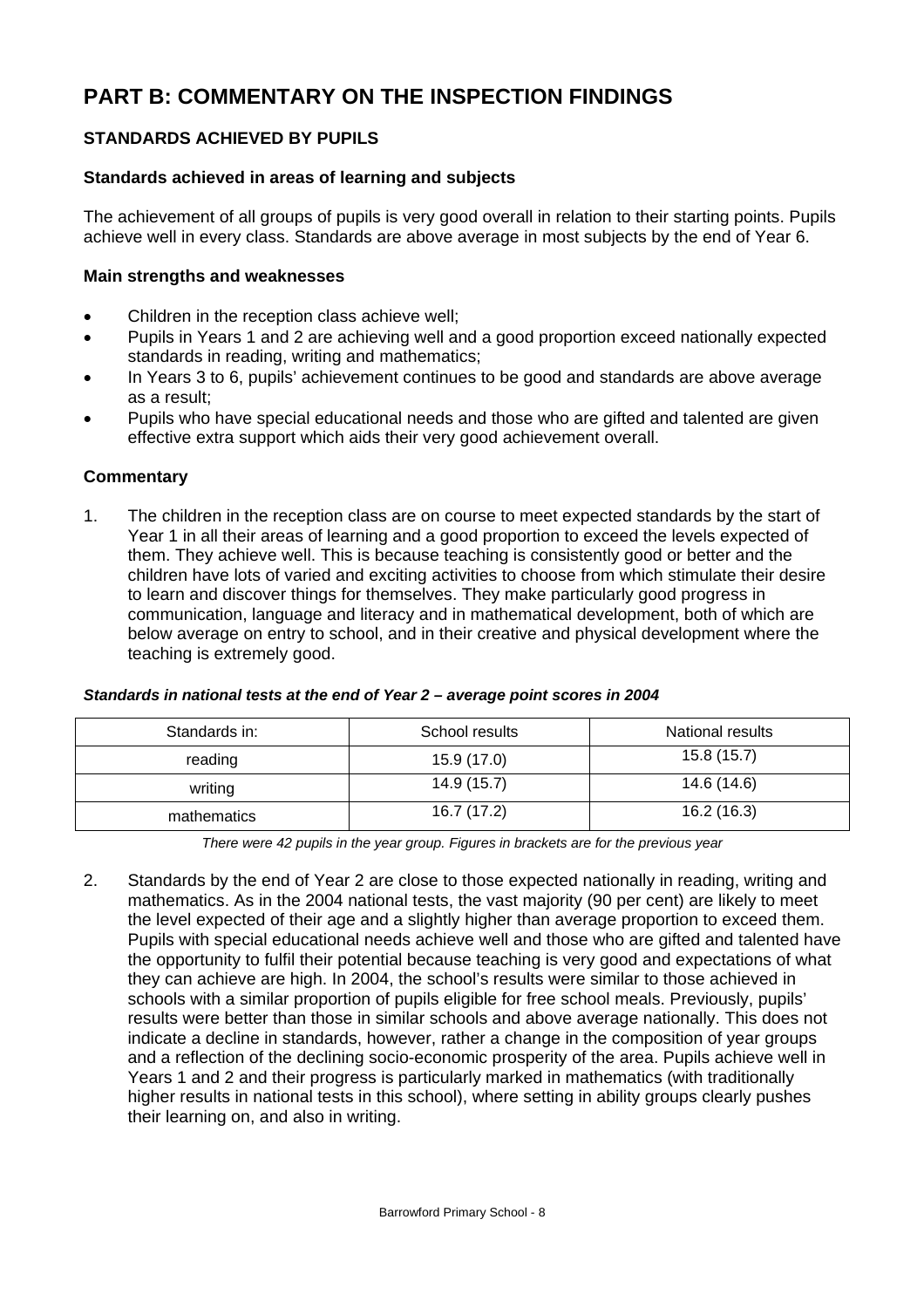| Standards in: | School results | National results |
|---------------|----------------|------------------|
| English       | 24.5 (27.8)    | 26.9(26.8)       |
| mathematics   | 24.6 (27.3)    | 27.0 (26.8)      |
| science       | 26.9 (28.9)    | 28.6 (28.6)      |

#### *Standards in national tests at the end of Year 6 – average point scores in 2004*

*There were 43 pupils in the year group. Figures in brackets are for the previous year* 

- 3. Standards in the current Year 6 are much higher than those achieved in the 2004 national tests in English, mathematics and science, where standards were well below those expected both nationally and when compared to similar schools. This is clearly a blip for the school's results were above the national trend until then. In that particular year group, 45 per cent had special educational needs and in fact did very well to achieve the standards they did. In addition, there was a small group of pupils who were expected to exceed nationally expected levels who underperformed on the day for reasons outside the school's control. The underachievement by a small number in last year's tests is not evident in the present Year 6 and appears to be related to a particular group of pupils. All pupils, including those with special educational needs and those who are gifted and talented, achieve well. Standards as a result are above average in the current Year 6 and similarly high standards are seen in Years 4 and 5 where pupils are also on course to exceed the standards expected of their age. Pupils achieve consistently well in all classes because of the high quality teaching and their very good attitudes to learning. Pupils have many opportunities to write in different contexts; grouping by ability for mathematics means that work is exactly matched to individual needs; and the emphasis on practical work in science means that pupils gain a good understanding of scientific methods and processes.
- 4. No differences were seen between the achievement of boys and girls. Pupils with learning difficulties achieve well and the clear and appropriate targets on their individual education plans enable them to make consistently good progress, building on what they know and understand. Exceptional pupils are also given the extra help they need to make the best of their talents. Currently, a small group of pupils in Year 6 are being entered for world class tests in mathematics. Standards are above average in most other subjects too, which means that pupils are given opportunities to develop their practical and creative talents equally well. Standards are above the levels expected in information and communication technology (ICT), history, art and design and music and in some aspects of physical education. They are in line with those expected in religious education. Overall, standards are higher now than they were at the time of the last inspection.

## **Pupils' attitudes, values and other personal qualities (ethos)**

5. Pupils' behaviour and their attitudes to school are very good. Pupils' personal development, including their spiritual, moral, social and cultural development, is also very good. Attendance was unsatisfactory last year. Punctuality is good.

## **Main strengths and weaknesses**

- Pupils enjoy coming to school and their very good attitudes help them to learn effectively and achieve well;
- High expectations of behaviour are set and achieved; the school deals very effectively with all forms of harassment;
- The staff successfully develop the pupils' personal development and as a result pupils become responsible and caring individuals;
- Pupils' attendance last year was unsatisfactory.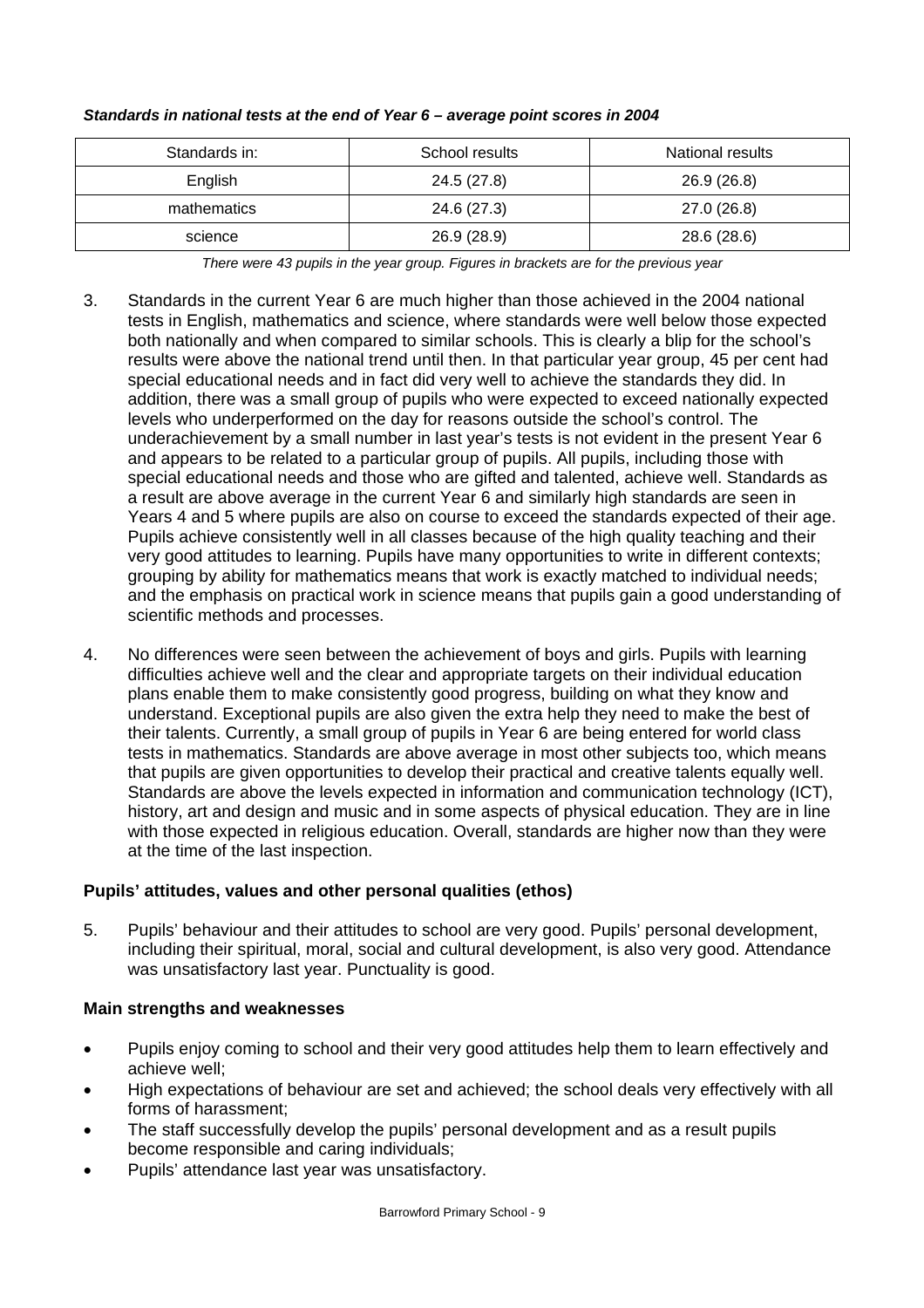## **Commentary**

- 6. Pupils like coming to school and are very keen to learn and try hard in all that they do. They are inspired to do well and enjoy learning because the teachers make it fun and interesting. In lessons they listen very well to their teachers and do their best in their work. They respond with confidence to the challenges set for them and concentrate very well on their tasks. Pupils are keen to please their teachers and carry out their tasks diligently. They take part very enthusiastically in all aspects of school life, including extra-curricular activities. When contributing to discussions or answering questions they are not afraid to make mistakes because they know this is a school where it is best to try even if they get things wrong. Pupils with special educational needs have equally very positive attitudes to learning and take a full and active part in lessons and experiences that the school offers.
- 7. Relationships between staff and pupils are very good, with much emphasis on the praising and rewarding of good behaviour. Pupils are quick to tell visitors that "working as a team helps everyone achieve more". Children in the reception class quickly learn the routines and soon know what is expected of them. Throughout the school, teachers and other members of staff insist on high standards of conduct and successfully promote confidence and very good standards of behaviour through praise and encouragement. Pupils have a very high regard for their teachers and each other. The reward system is understood very well and appreciated by pupils who work hard to gain the certificates presented in assemblies. Pupils and parents do not perceive bullying to be an issue. Any incidents of bullying or racist language are rare and are dealt with swiftly when they do occur. Exclusion is used only as a final resort. The rate of exclusion last year was above the average of primary schools and was due to a very small number of pupils with emotional or behavioural difficulties.

## **Exclusions**

| Categories used in the Annual School Census | No of pupils<br>on roll | Number of<br>fixed period<br>exclusions | Number of<br>permanent<br>exclusions |
|---------------------------------------------|-------------------------|-----------------------------------------|--------------------------------------|
| White - British                             | 252                     | 15                                      |                                      |
| White – any other White background          | 2                       |                                         |                                      |
| Mixed - White and Asian                     | 2                       |                                         |                                      |
| Mixed – any other mixed background          | 2                       | ∩                                       |                                      |
| Asian or Asian British - Pakistani          | 16                      |                                         |                                      |
| Any other ethnic group                      |                         |                                         |                                      |
| No ethnic group recorded                    | 9                       |                                         |                                      |

*The table gives the number of exclusions, which may be different from the number of pupils excluded.*

- 8. The ethos of the school clearly gives pupils a sense of purpose and pride in their achievements. Pupils get on very well together and collaborate very well in play and work. They are pleasant, well mannered and polite to adults and to each other. Year on year, pupils are given increasing opportunities to take responsibility and older pupils respond very well to these. They have jobs to do, helping teachers, acting as monitors and looking after younger children.
- Barrowford Primary School 10 9. Spiritual development has improved since the last inspection and is now very good. It is an integral part of the curriculum and assemblies and is well planned around themes that are relevant to pupils. In one lesson, for example, reception children were truly amazed and exclaimed, "Oh that's magic!" as the teacher used various dyes to turn clear water into the

#### *Ethnic background of pupils Exclusions in the last school year 2003/04*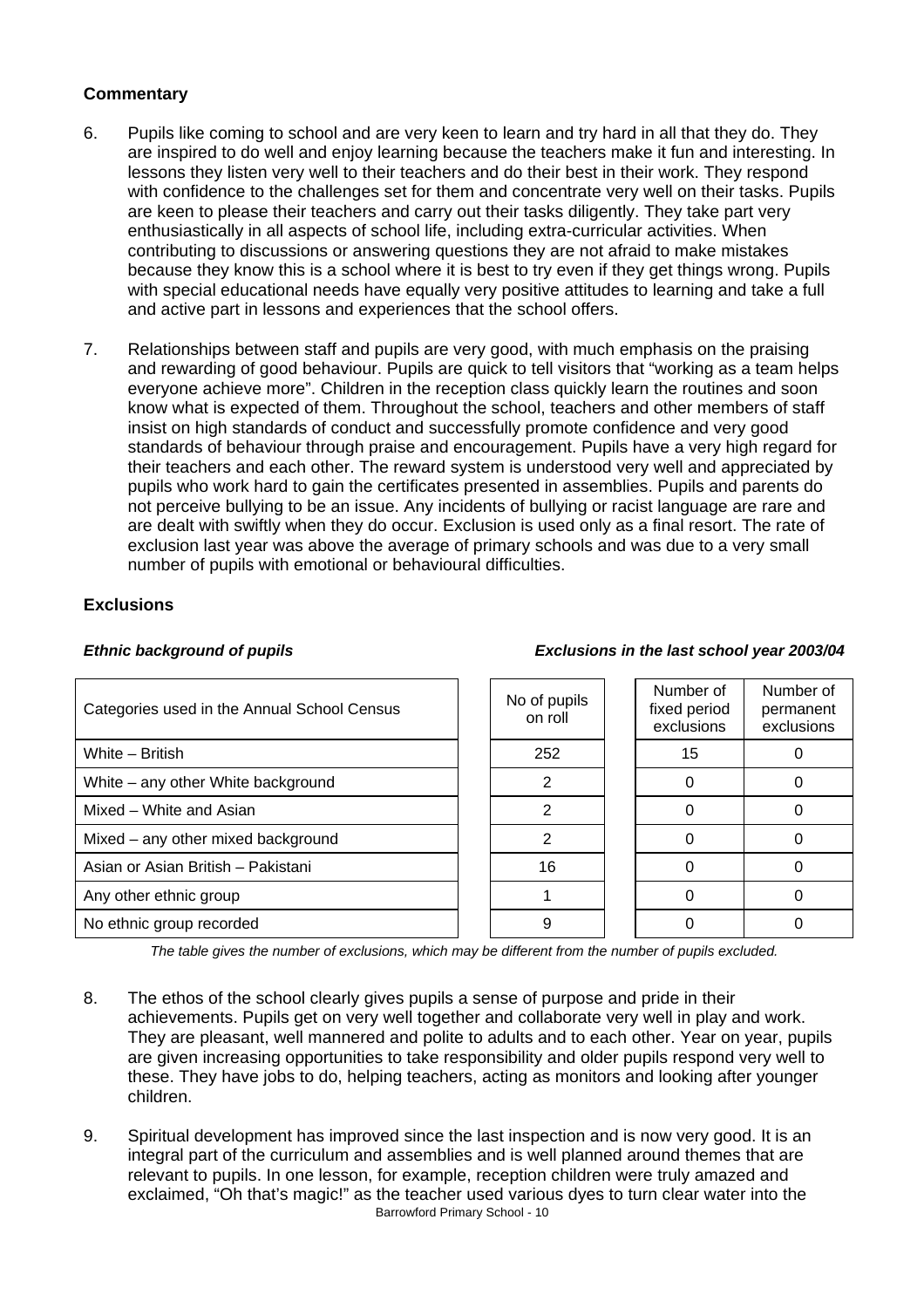colours of the rainbow. Class discussions give good opportunities for pupils to listen to varied opinions that may not match their own and they show respect for the differing views and feelings of others.

10. Pupils gain a good understanding of their own cultural traditions and the diversity and richness of other cultures. They show a very good appreciation and respect of others' beliefs, ideas and culture. Pupils learn about other world faiths and traditions through music, art and design, history, geography, religious education and themed cultural weeks. A range of visitors provides pupils with first hand experiences of other cultures and this helps them to appreciate people for who they are. For example, the Building Bridges multi-faith group visits regularly and helps to develop links between Christians and Muslims. An American Blues musician talked about the origins of his music.

## **Attendance**

## *Attendance in the latest complete reporting year 2003/04(%)*

| Authorised absence |     | Unauthorised absence |  |
|--------------------|-----|----------------------|--|
| School data        | 5.8 | School data<br>J.5   |  |
| National data      |     | National data        |  |

*The table gives the percentage of half days (sessions) missed through absence for the latest complete reporting year.*

11. Parents are quick to inform the school when their child is absent but last year an increasing number took their children on holidays during the autumn term time and as a result the attendance level dropped significantly. The school has strongly discouraged parents from repeating this similar trend during the current year. So far it is having a positive effect. The Breakfast Club has improved the attendance and punctuality of a number of pupils. Most pupils arrive punctually with just a few persistent latecomers.

## **QUALITY OF EDUCATION PROVIDED BY THE SCHOOL**

The quality of education provided by the school is very good. The quality of teaching and pupils' learning is very good. The curriculum is good. Arrangements for ensuring pupils' care, welfare, health and safety are good. The school provides pupils with very good support, advice and guidance. Partnership with parents and the community are well established.

## **Teaching and learning**

The quality of teaching and learning is very good overall. Effective teaching leads to effective learning in the reception class. Teaching is very good in Years 1 to 6 and is reflected in pupils' very good learning. Assessment is used very well to check what pupils have learnt and what they need to be taught.

## **Main strengths and weaknesses**

- Two-thirds of teaching is very good or excellent;
- There is some innovative practice in teaching in the reception year which makes learning fun though sometimes children have to sit for too long in literacy and numeracy sessions;
- Teaching is very good in Years 1 to 6 and drama is used most effectively to help pupils to learn with enjoyment;
- Teachers' specialisms are used very well to benefit all pupils' learning.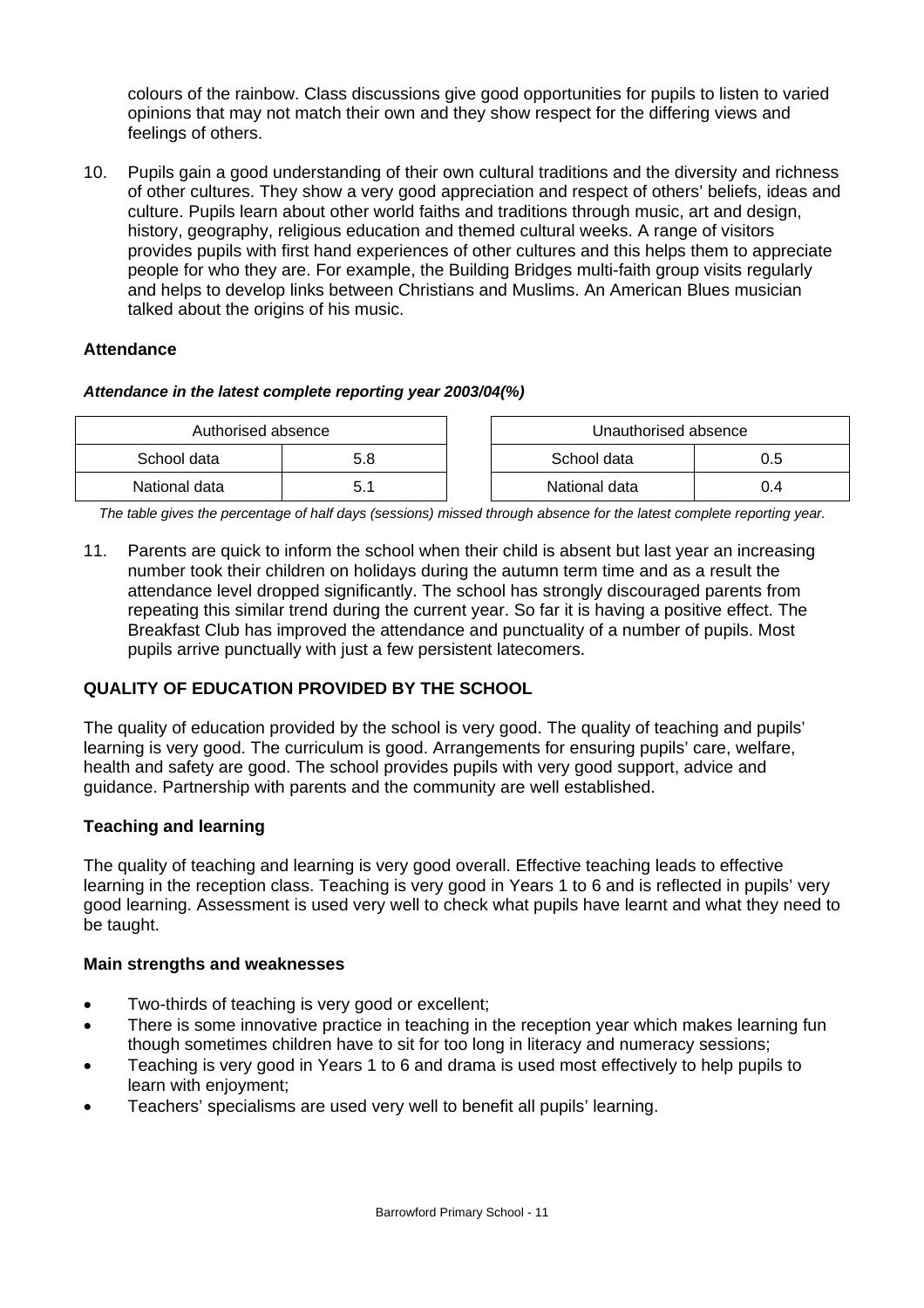## **Commentary**

12. The following table shows the range of the teaching seen during the inspection. Very good teaching was seen in every class and excellent teaching was seen in each year group. In almost all lessons, teaching was consistently good and more usually, very good, and in the very small number of satisfactory lessons the strengths far outweighed the weaknesses. The quality of teaching and learning has improved considerably since the last inspection due to the very effective leadership and management.

| Excellent | Very good | Good     | Satisfactory | Unsatisfactory | Poor | Very poor |
|-----------|-----------|----------|--------------|----------------|------|-----------|
| 5(13%)    | 20 (50%)  | 13 (32%) | 2(5%)        |                |      |           |

#### *Summary of teaching observed during the inspection in 40 lessons*

*The table gives the number of lessons observed in each of the seven categories used to make judgements about lessons; figures in brackets show percentages where 30 or more lessons are seen.* 

- 13. The quality of teaching was good in the reception class but with considerable strengths in teaching creative and physical development and in the shared teaching sessions by the two teachers in charge of reception children. The re-organisation of teaching and learning in the reception year since September 2004 is proving its effectiveness. There is a lively buzz about the place as children scurry off to do different activities with a high degree of enthusiasm. The teachers give very good support to each other when they share the teaching, ensuring that children with learning difficulties are helped to concentrate fully and that those who find learning easier do not become restless. There is a tendency, though, for these joint sessions to be slightly too long for the average concentration span of five year olds. The best teaching was seen in physical development, both indoors and outdoors, and in creative development. In both these aspects, excellent subject knowledge and high expectations ensured a very good rate of learning.
- 14. Teaching and learning are very good in Years 1 and 2 where pupils are taught in three mixedage parallel classes. Teachers plan extremely well together so that pupils have similar experiences in each class. Their subject knowledge is excellent as is their use of time and insistence on high standards of behaviour. Assessment is used very well to decide what to teach next; a very good feature of the planning is the notes that teachers keep as to what went well and what adjustments they need to make the next day. Where teaching was satisfactory, the pace of learning slowed as the teachers' methodical approach to ensure that those with learning difficulties caught up was not counterbalanced by sufficiently challenging questions to keep higher attainers working hard. The quality of teaching and learning in the three parallel Year 3/4 classes and three Year 5/6 classes is also very good, with shared planning making a significant impact on pupils' levels of interest, enjoyment and achievement. Excellent teaching was seen across the age range and in each Year 5/6 class and very good teaching in each class across a wide range of subjects. Excellent subject knowledge, extremely good use of time, high expectations and a high degree of challenge ensure pupils' interest and high standards. Assessment is used very well to help pupils to learn and a very good feature across the school is the time spent at the end of lessons for pupils to reflect on what they have learnt and to decide whether they have fully understood all that they were supposed to.
- 15. The skills of literacy and numeracy are very well taught throughout the school and ensure that pupils learn very well. There is a high degree of differentiation in the planning so that in mathematics, for example, where pupils are taught in ability groups, as many as ten different groupings, including those with special educational needs and gifted and talented pupils, are catered for across two age groups. In Year 6, after Christmas, additional classes are held to ensure that pupils in Year 6 get more specialist teaching in preparation for national tests. These are used effectively to boost the attainment of pupils who are on the borderline of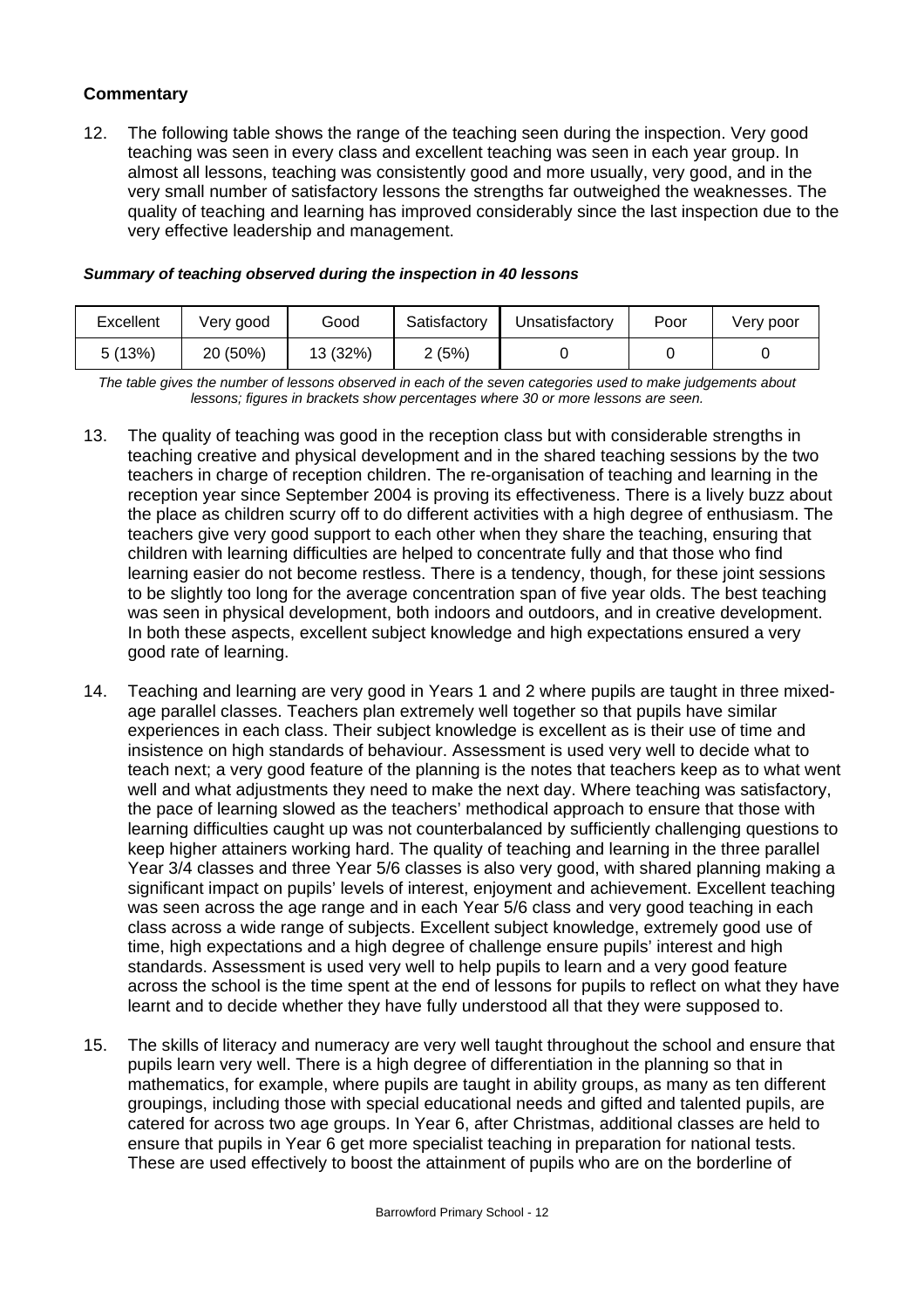achieving nationally expected standards. Teaching assistants are deployed effectively to give extra help to different groups in the class.

16. The school makes very good use of specialist teaching in subjects such as music and physical education where teachers swap classes to share expertise. There is scope for more of this, in art and design for example. Drama is used very well as a teaching and learning technique to promote speaking and listening skills across a range of subjects and to develop pupils' confidence.

#### **The curriculum**

The curriculum is of good quality. High quality planning informs interesting lessons, enabling pupils to achieve very well in most subjects. The many extra activities provided make important contributions to their personal development. The school has good accommodation and resources.

#### **Main strengths and weaknesses**

- The curriculum is successful in meeting the needs of pupils of varied capabilities, natures and backgrounds:
- The curriculum provides very well for each pupil's personal development;
- Teachers give pupils very good opportunities to take part in many activities to enrich their learning;
- There are some good creative links between subjects but these should be strengthened so as to provide a more varied school day and to give pupils greater scope for working independently.

## **Commentary**

- 17. The curriculum has developed well since the last inspection. The school has dealt effectively with weaknesses reported in science, music, the arts, and spiritual, creative and skills' development. The curriculum meets fully all legal requirements including those for the provision of sex and relationships education and awareness of the dangers of drugs. Teachers have worked hard and successfully to adapt and develop national strategies and plans. As a result, pupils are really interested in new learning and achieve very well. The curriculum in the Foundation Stage is good and well balanced in terms of activities which are taught and those provided for children to learn through finding out for themselves.
- 18. Good planning matches learning well to pupils' different capabilities. Subject plans ensure step-by-step development of pupils' skills – a good improvement since the last inspection. Curriculum provision for pupils with special educational needs is good. Teachers and support staff use the contents of pupils' individual educational plans when planning work, so that particular targets are catered for. The grouping of pupils by their level of attainment for numeracy is a good arrangement for matching the work to the needs of pupils, and helps them to achieve very well. Pupils for whom English is an additional language achieve very well because planning links work precisely to individual capabilities. Teachers plan most lessons skilfully so as to involve boys and girls and faster and slower learners well by matching questions, tasks and support to their varied needs. Pupils learn rapidly through presentations from visiting speakers, sports professionals, artists and musicians. The curriculum provides very well for their personal, social, health and citizenship development, through opportunities for responsibility, teamwork, and understanding healthy and safe lifestyles. Lessons in many subjects and daily life in the school community give pupils experiences of natural beauty, order, reflection, caring for others and being cared for, which enhance their spiritual development.
- 19. The school places great importance on creativity and plans some effective links between subjects that help pupils see the relevance to their learning. However, the school day is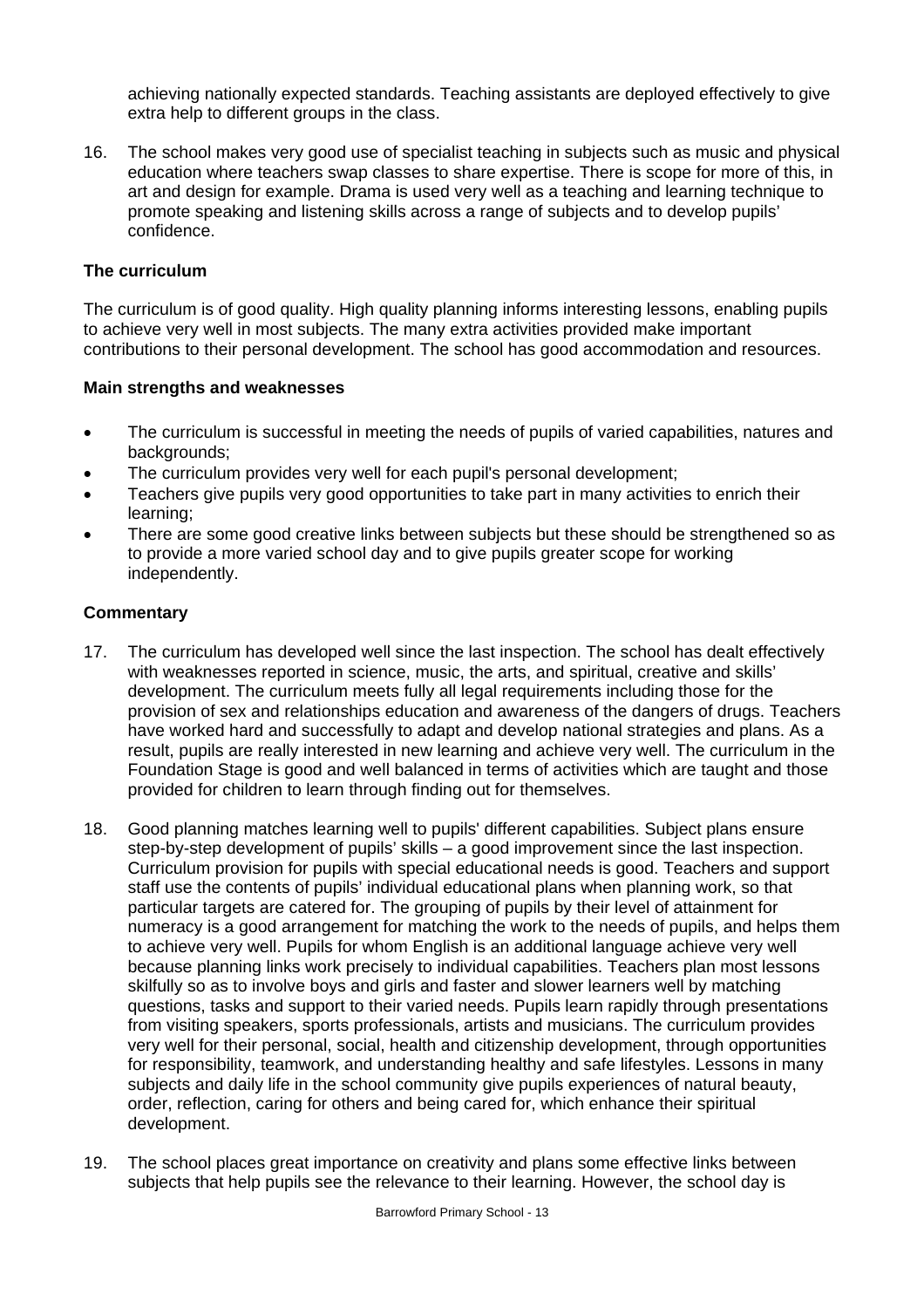organised so that most of the teaching and learning in English and mathematics takes place in the mornings and leaves little scope for including any other subjects. The headteacher and senior staff are already considering ways of re-organising the time-table so as to introduce a more varied school day and give even more opportunity for pupils to make choices about their own learning.

- 20. Teachers provide many extra activities to enrich the curriculum. The pupils' learning gains both breadth and depth in whole-school themed weeks and days set side to explore particular subjects or topics, for example in science, music and health. Each class takes part in out-ofschool visits in the course of a year to enliven their learning across the curriculum. Pupils have very good opportunities to develop cultural, sporting, practical and academic interests in outof-school and lunchtime clubs. These include craft, country and modern dance, chess, computers and games coaching. A unique 'Hedgehogs' Club' nicely meets the needs of pupils who prefer indoor playtimes, or those who occasionally find them difficult at times. The range and quality of extra provision for music are a strength of the school. Over 100 pupils are involved in choir, orchestra, lessons on string and brass instruments and five recorder groups. Termly productions give them good opportunities for performing in public which help raise their confidence and boost self-esteem.
- 21. The school is very well staffed. The headteacher's appointments have brought together a very strong team of teachers with a wide range of enthusiasms, expertise and talents. Experienced and well-trained support staff make valuable contributions to pupils' progress in many lessons. Good resources – much improved since the last inspection – enhance the quality of the teaching and learning. The wide range of accommodation in the three buildings on the site partly makes up for the lack of a school field and limited playground areas. The lack of a separate outdoor play area for the Foundation Stage does not limit the children's opportunities for play. The curriculum is well planned to include exciting activities both outside and indoors, where teachers make very good use of the spacious accommodation, including a large hall, to support children's learning. The upgraded ICT suite is a powerhouse of learning and supports the use of new technologies in other subjects well.

## **Care, guidance and support**

The school makes good provision for ensuring pupils' care, welfare, health and safety. It provides pupils with very good support and guidance and has good measures in place to involve them in the school's work and development.

## **Main strengths and weaknesses**

- There is a strong emphasis on the welfare and care of pupils and the school has a number of successful initiatives to support pupils' individual needs very well;
- Staff make sure that parents are very well informed and advised prior to their children starting nursery;
- Prompt and very well-targeted help and guidance make a significant contribution to pupils' very good achievement and very good personal development;
- The school council is effective in providing opportunities for pupils to take responsibility and make decisions.

## **Commentary**

22. Pupils quickly develop very good and trusting relationships with staff and are confident to ask for help if they need it. Parents appreciate the care and concern shown by staff. Teachers and other members of staff know pupils very well and are aware of their personal circumstances. The very good relationships evident throughout the school, along with the high quality of adult support in school, ensure that pupils' needs are met very well. Pupils are safe at school and the good attention paid to their care, welfare and safety allows them to concentrate on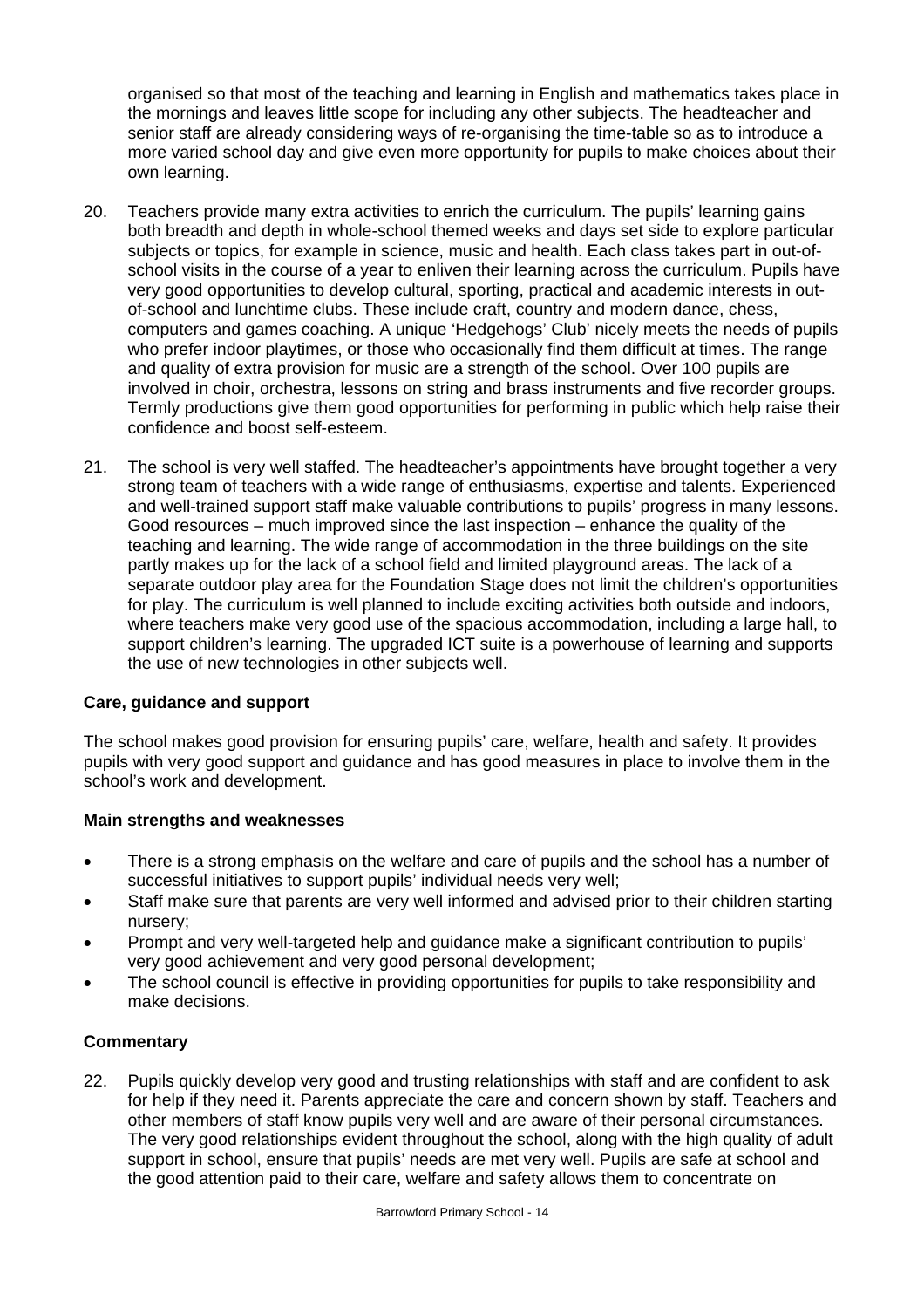learning. There is a calm atmosphere in school and all staff work hard to make the school a very welcoming, happy place for the pupils. Arrangements for health and safety are good.

- 23. Daily routines are well planned and pupils are very carefully supervised when at work or at play. At lunchtimes clear systems are very well established and this ensures a continuity of pupils' welfare. Pupils find their teachers kind and helpful and feel they are looked after very well. As a result they are happy in their learning. The school quickly identifies pupils who may require additional support and has introduced several initiatives to address the needs of these pupils. Some of the school's most vulnerable pupils spend some of their time with the special educational needs co-ordinator in the weekly counselling sessions. This helps them to learn to cope with school routines and to overcome any difficulties they have, whether they are behavioural, social or personal. The school is very successful in helping those pupils who are under threat of exclusion.
- 24. There are very good arrangements to help the children settle quickly and happily into the routines of the reception class. The staff establish early links with parents through a series of well-planned home visits and meetings in school and gather very useful information about the children in order to maximise support and guidance. Parents feel that the staff go that extra mile in ensuring their children settle quickly and happily into school and are very appreciative of this.
- 25. The school acknowledges pupils' successes well by celebrating and rewarding those who have made good gains in their academic and personal progress. The information about pupils' achievements is used very well to set targets for academic and personal development. As a result pupils' achievement is very good. Pupils with special educational needs are very well supported in class so they take a full and active part in lessons and achieve well.
- 26. Pupils are actively encouraged to contribute towards improving the school. Their views and suggestions are canvassed and the school takes them seriously. School councillors organise and run fund-raising events and help in the day-to-day running of the school. Jobs include helping with the supervision of younger children in the playground at lunchtimes. The work of the council was instrumental in providing more play equipment in the playground which has helped to improve the quality of playtimes. This has a positive effect on pupils' personal development.

## **Partnership with parents, other schools and the community**

The partnership with parents and the community is good and contributes well to pupils' learning and their personal development. Links with other schools are satisfactory.

## **Main strengths and weaknesses**

- The school has established good relationships with parents which contribute to pupils' achievement and their very good attitudes to learning;
- Good communication keeps parents well informed about the school and their children's progress;
- The school's links with the community are a rich resource which strengthen and enliven pupils' learning;
- Links with other schools could be further developed to assist pupils' transition to secondary school and enable staff to share their expertise.

## **Commentary**

27. Pupils, staff and parents work together in a close partnership. Parents make a good contribution to pupils' learning and to the life of the school and what it achieves. They accompany school visits, support concerts and other school events and are very supportive of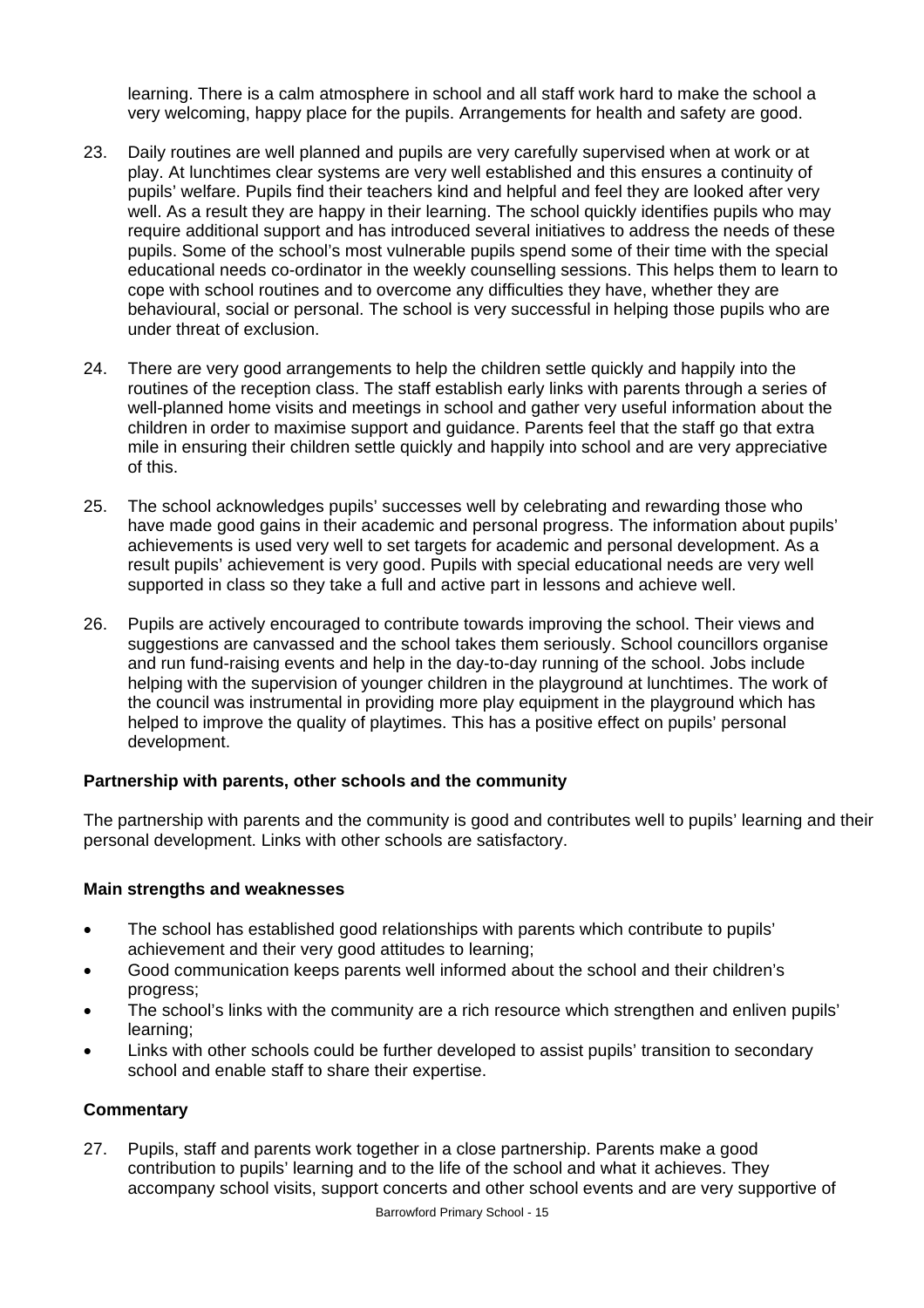fund-raising activities. The friends of the school are successful in bringing parents and the school close together and organise a varied programme of social and fund-raising events. Parents support their children well when work is sent home. A number of parents and volunteers make a regular commitment to help in the classrooms. Many parents gain confidence through helping in school and as a result some go on to further their own education. The school seeks and values parents' views and regularly involves them in its development through consultation. For example, parents had a strong involvement in the decision to set up an after-school club.

- 28. The school communicates well with parents through a good range of information about the school and their children's progress. There is a regular sharing of information about the pupils' progress through the termly parents' meetings, written reports and reviews of progress for pupils with special educational needs. Since the last inspection the school has improved the quality of the annual reports about pupils' progress. They are now very good and give a clear detailed picture of how well the pupils are doing and include targets for future learning. Parents find that the school and staff are approachable and accessible at anytime for formal or informal discussions.
- 29. The good links with the community strengthen and enliven pupils' learning. Recent initiatives have included planting trees and bulbs within the area and working behind the scenes at a local supermarket. Visits to local places of interest bring a sense of relevance to work in subjects, such as history and geography when pupils learn about their local heritage. Pupils sing to a range of audiences, including Christmas carols in the village and in residential homes for the elderly.
- 30. Links with other schools provide interesting opportunities for pupils to participate in a range of musical and sporting activities and mix with pupils from other schools. However, there are very few opportunities for staff to share curricular issues and their very good expertise in teaching with other schools within the local area. The transition arrangements to the secondary school are satisfactory.

## **LEADERSHIP AND MANAGEMENT**

Leadership and management are very good. The headteacher provides very good and effective leadership that is firmly focused on high expectations and pupils' achievements. The leadership of the senior managers and other staff with subject responsibilities is very good. The governance of the school is also very good and all statutory requirements are met. Management is very good and efficient.

## **Main strengths and weaknesses**

- The strong leadership provides the school with a very clear sense of purpose; staff and governors are united in their desire to do their very best for the pupils;
- The school's very good ethos ensures the provision addresses everyone's needs;
- Very effective team work at all levels is the key to the success of the school;
- Arrangements for checking the performance of the school are very good and the effective action taken ensures the school is continually improving;
- Governors make a very good contribution to the leadership of the school and its successes;
- Financial planning is very good.

## **Commentary**

31. The headteacher's very clear vision and high aspirations for the school are shared by everyone. The teaching staff, in a wide variety of ways, all bring their own expertise to the school and add to its overall strength. They give their full support to the headteacher and share fully his commitment to raising standards. Their contribution and belief in a broad and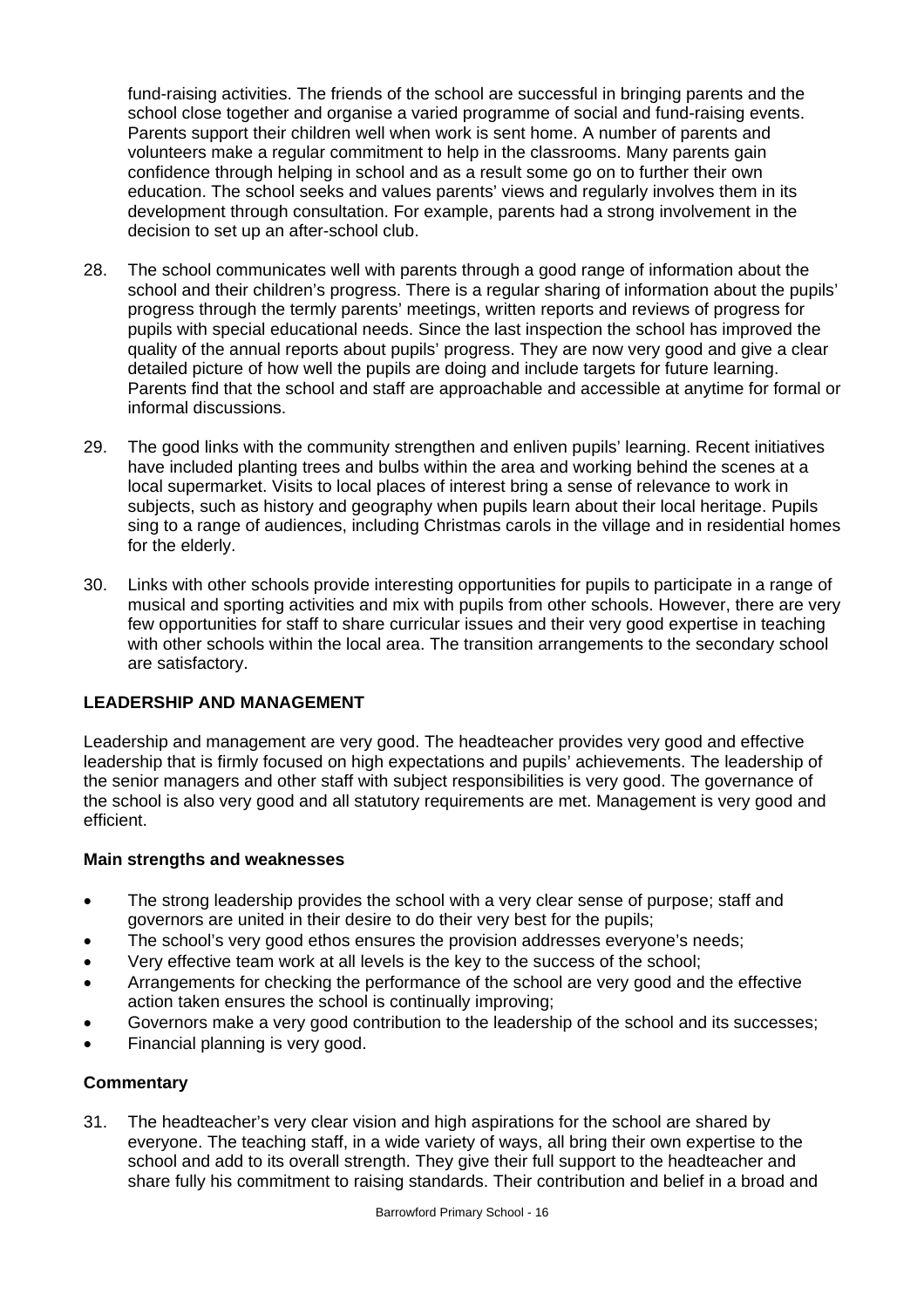stimulating curriculum, enriched by additional activities, mean that there are many opportunities where pupils can succeed both in school and outside the school day. The leadership has strengthened since the last inspection and brought about the good improvement that has resulted in this now being a very effective school.

- 32. The school has a very positive ethos based around a strong sense of care and a core of traditional values, which all staff successfully promote. It is a place that welcomes all groups of pupils and places a high commitment to providing high quality provision to meet their individual needs. This determination shows through the good provision for pupils with special educational needs which enables pupils to achieve very well. The special needs co-ordinator leads and manages this aspect very well and is very clear about the priorities for improving the provision further. The excellent quality of the headteacher's spiritual, social, moral and cultural teaching in assemblies is the foundation of the very good quality of education in the school.
- 33. The very effective delegation of responsibilities to staff at all levels ensures that everyone participates in the development of the school. The headteacher has built successfully a high performing team with a strong shared commitment to improvement. The leadership system is highly motivating and helps all staff share accountability in decision making. Subject leaders are very knowledgeable and evaluate the impact of current practice on standards and achievement. Teachers with leadership roles are not only strong in evaluating the provision for their subject but also have the confidence and expertise to offer strong support to their colleagues when new initiatives or direction are introduced. The deputy headteacher has been in post for one term. She has received very good support from the headteacher and staff enabling her to settle quickly into the school and take on the management responsibilities of her role effectively.
- 34. The drive to increase pupils' achievement in every area of learning is at the forefront of the school's work. Through the very thorough monitoring of achievement and the development of strategies to overcome identified areas of weakness, standards have risen overall and are now back on track following the unusual but foreseen fall in the test results in 2004. Selfevaluation processes are very good and are very well established in the school. Planning for further improvement of the school's provision and pupils' achievement is very effective and based on appropriates key priorities. The school analyses its performance data very well to identify areas for development. The performance management of staff has contributed strongly to the very good quality teaching and standards of work seen throughout the school and links very closely to the progress pupils make. Personal objectives relate very well to whole-school priorities for improvement and raising standards. The school has been an Investor in People for many years, with two successful reassessments, in recognition of the provision it makes for staff support and development. Arrangements for the induction of new staff are very good.
- 35. The school management plan is a cohesive and comprehensive document which guides and informs development extremely well. It sets out very clearly the identified priorities for the future and how each objective is to be achieved. This is an improvement since the last inspection. Teachers with management responsibilities evaluate their subject and aspects regularly and contribute their findings. The cycle of evaluation, review and action planning provides a well-founded basis for school development. The school improvement plan is presented to the governing body for discussion and approval and receives regular reports on the different initiatives and the progress being made.
- 36. The governing body is very supportive of the school and ensures that statutory requirements are met fully. Meetings are held regularly and governors receive detailed reports from the headteacher about all aspects of the school and as a result they have a very good understanding of the school's strengths and areas for development. The skills of individual governors are used effectively to support the work of the committees and specific projects in school. They are very knowledgeable about the school and hold it to account for the standards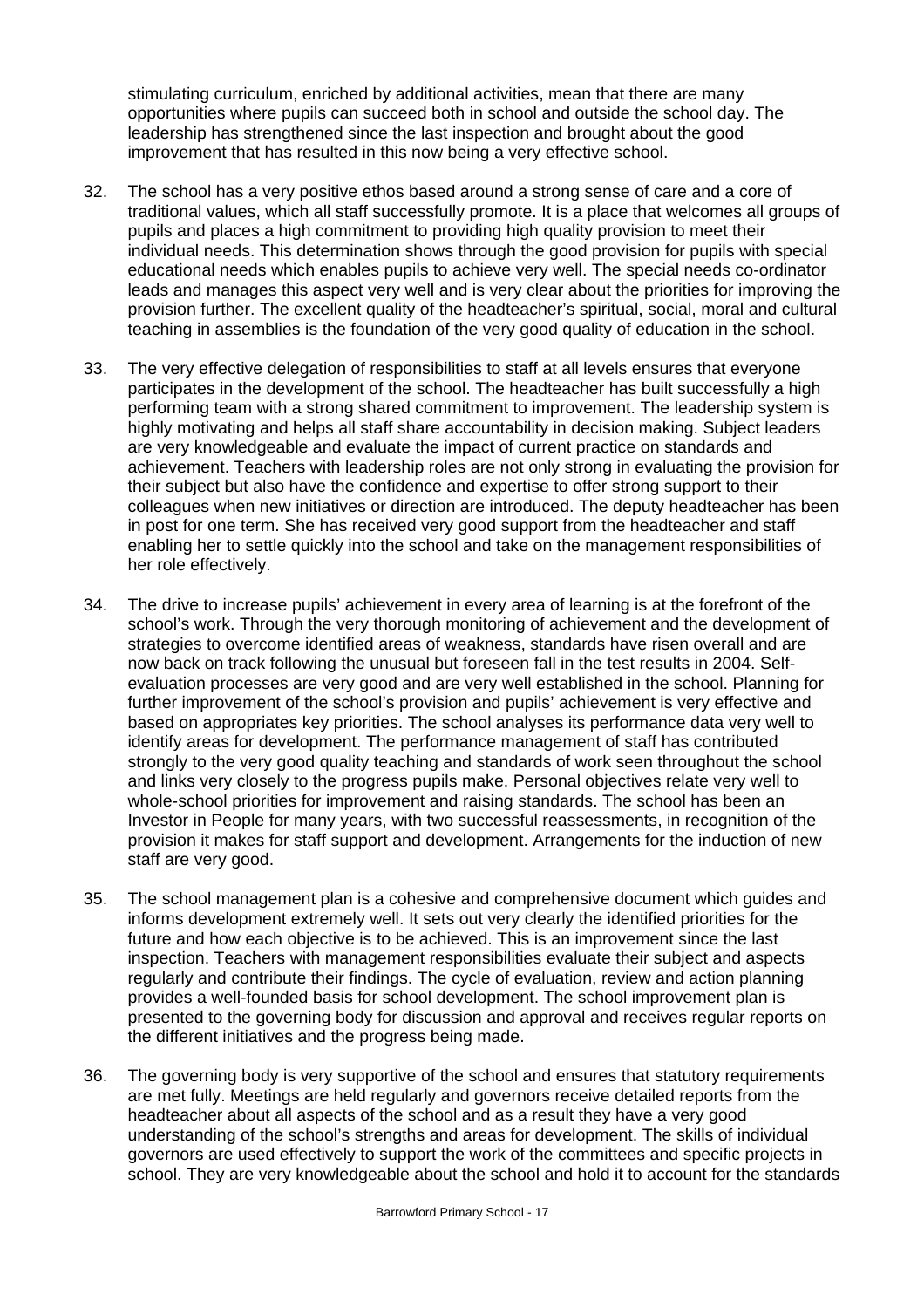it achieves. Through their commitment and involvement they are able to make a significant contribution to the success of the school.

| Income and expenditure $(E)$ | Balances (£) |                                  |
|------------------------------|--------------|----------------------------------|
| Total income                 | 740,602      | Balance from previous year       |
| Total expenditure            | 766.447      | Balance carried forward to the r |
| Expenditure per pupil        | 2680         |                                  |

| Income and expenditure $(E)$ |         |                            | Balances (£)                        |        |
|------------------------------|---------|----------------------------|-------------------------------------|--------|
| Total income                 | 740.602 | Balance from previous year |                                     | 63,030 |
| Total expenditure            | 766.447 |                            | Balance carried forward to the next | 37.185 |

37. Financial management is very thorough and funds are managed efficiently. Spending decisions are taken carefully and due thought is given to the impact they will have on pupils' education. A large percentage of the balance carried forward included funding that was already earmarked for staffing and in addition, there was a significant claw back in the funding due to the adjustment of pupil numbers. The principles of best value are applied effectively ensuring all resources are used efficiently to meet the high expectations of the school and ensure very good value for money. The headteacher and key governors have clear grasp of the financial issues relating to pupil numbers and how this impacts on the school improvement process.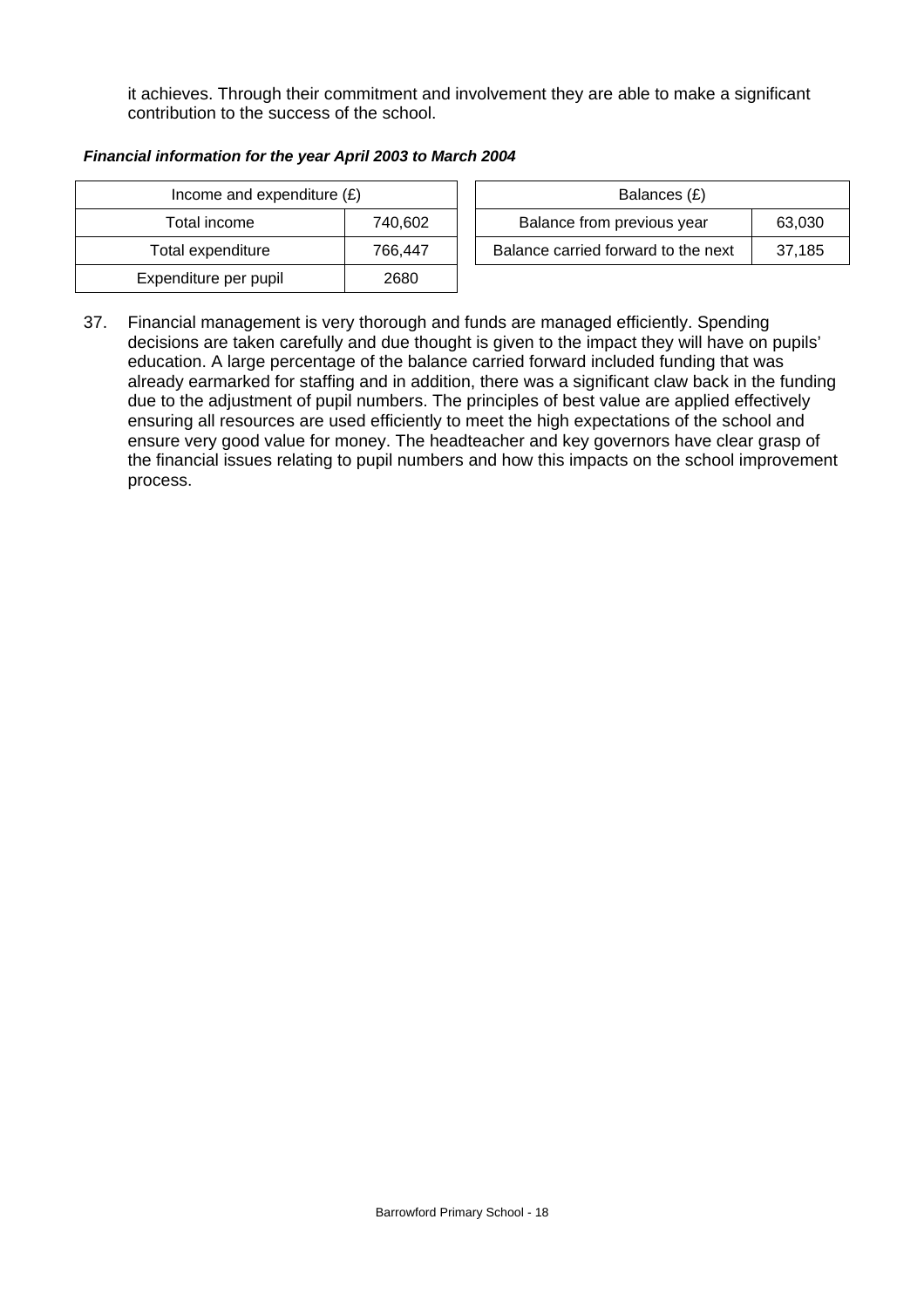# **PART C: THE QUALITY OF EDUCATION IN AREAS OF LEARNING AND SUBJECTS**

## **AREAS OF LEARNING IN THE FOUNDATION STAGE**

Children enter the reception class at the start of the year in which they are five; the very young children initially attend part-time but after the September break all attend full-time schooling. The majority have had pre-school experience and so their personal, social and emotional development is about average for their age on entry to school. Their skills in communication, language and literacy and in mathematical development are below average when they start; the majority cannot read or write their name, they have very limited knowledge of how letters link to sounds, many are not confident speakers and find listening hard and most are unsure how numbers work. The children achieve well. Almost all are likely to meet the goals expected in all areas of learning and a good proportion exceed them. They are well placed to start work on the National Curriculum in Year 1.

There is good provision for children with special educational needs and also for those who show aptitude in particular areas of learning. Assessment is very good, and as a result, the work is very well suited to children's needs, offering good levels of support in the form of resources for learning, adult assistance and challenges for higher attainers. Although there is no direct access to the outside play area designed for their specific use, the children do not miss out for the curriculum is well planned to include exciting activities both outside and indoors where there is very spacious accommodation, including a large hall, at their disposal. The Foundation Stage is very well led and managed. The re-structuring of the provision for this age group has led to good improvements since the last inspection. Of particular note are the team approach and the very good use of space to provide a whole host of exciting activities for children to choose from.

## **PERSONAL, SOCIAL AND EMOTIONAL DEVELOPMENT**

Provision in personal, social and emotional development is **good**.

#### **Main strengths and weaknesses**

• Children achieve well in a short time because they are well taught and the classroom routines give them confidence.

## **Commentary**

38. Almost all children are likely to meet the levels expected by the time they enter Year 1 and a sizeable number to exceed them because the teaching is good. Activities are well planned to encourage children to gain in confidence and to work productively together. The high expectations of staff for purposeful work and very good behaviour result in children developing very good attitudes to learning. Activities stimulate their interest and involvement and they learn to listen to each other well. Teachers provide very good role models, phrasing questions politely in a format that the children readily imitate. At the start of each day, the children are encouraged to self-register and to consult the special noticeboard which reminds them which activity their group is involved in. They work well and with a fair degree of independence; for example, a small group of average attainers made birthday cakes out of malleable material and then sang 'happy birthday' together before blowing out imaginary candles, all without adult help. Members of staff take pains to engage children in conversations and this is particularly helpful to that minority of children who find listening and concentrating difficult because it helps them to focus on their tasks.

## **COMMUNICATION, LANGUAGE AND LITERACY**

Provision in communication, language and literacy is **good**.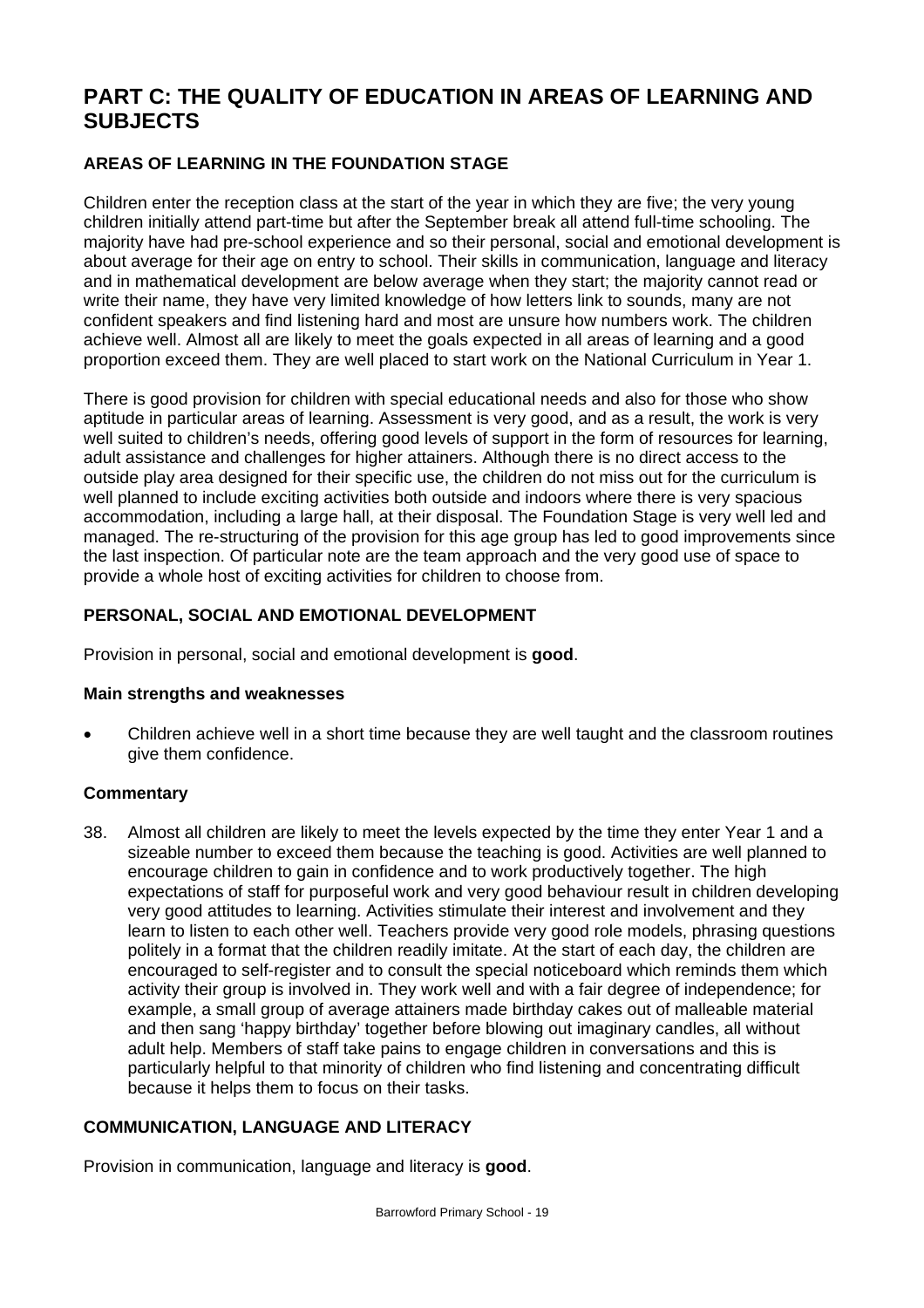## **Main strengths and weaknesses**

• Children achieve well in a short time because they are well taught and the classroom routines give them confidence.

## **Commentary**

39. The quality of teaching and learning is good and, as a result, the children are likely to meet the levels expected by the time they enter Year 1. From a below average knowledge of letters and their sounds, the majority of children quickly pick up the link and show a great deal of pleasure in the repeated rhymes that help them to remember different letters. They enjoy listening to stories and using cleverly made resources, to piece together what the words say. The majority know how books work and average attainers are beginning to recognise and read simple words unaided while higher attainers progress to sounding out words which are unfamiliar to them. Those who show a particular aptitude for literacy are given every encouragement to notice features of punctuation such as speech marks. Sometimes, teachers keep children sitting too long on the carpet and so they become restless and time is wasted. Teachers have very clear learning objectives for the different ability groups in their class and use role-play creatively to develop the skills of all attainment groups in speaking and listening. The 'post office' is particularly popular and children spent much time writing party invitations (with a fair degree of accuracy) and making cards. The spacious classrooms lend themselves to creative play and the children relish the space. Thus lower attainers could spread out their birthday party feast in the small hall and play traditional birthday games with the help of the teaching assistant who skilfully developed their communication skills throughout. Children achieve well in relation to the level at which they start.

## **MATHEMATICAL DEVELOPMENT**

Provision in mathematical development is **good**.

## **Main strengths and weaknesses**

• Most children are likely to meet the goals expected by the end of the reception year and a good proportion to exceed them; they achieve well.

## **Commentary**

40. When they first start in reception, the children learn how number relates to quantity. They thoroughly enjoy the counting rhymes and songs and higher attainers quickly learn to count up to 20 accurately. There is an engaging excitement in the good teaching with a corresponding attentiveness by the children as they learn well. The rooms are very well set up with different activities to promote mathematical learning and the addition of colour to the water tray links well with the overall topic of the week – the rainbow – as well as enabling children to measure more accurately. In one lesson, large coins were used very successfully alongside smaller replicas of real coins up to 10p to help children with special educational needs to see the differences. Higher attainers quickly grasped that there was a link between size and amount. Later, in the 'post office' and in 'toy shops', higher and average attainers successfully 'purchased' articles of different value, matching their coins to the prices on the labels. The class rules ('quiet voices', 'be helpful, sensible and kind') are exemplified by the teachers and used very well to get lower attaining children to concentrate well.

## **KNOWLEDGE AND UNDERSTANDING OF THE WORLD**

Provision in knowledge and understanding of the world is **good**.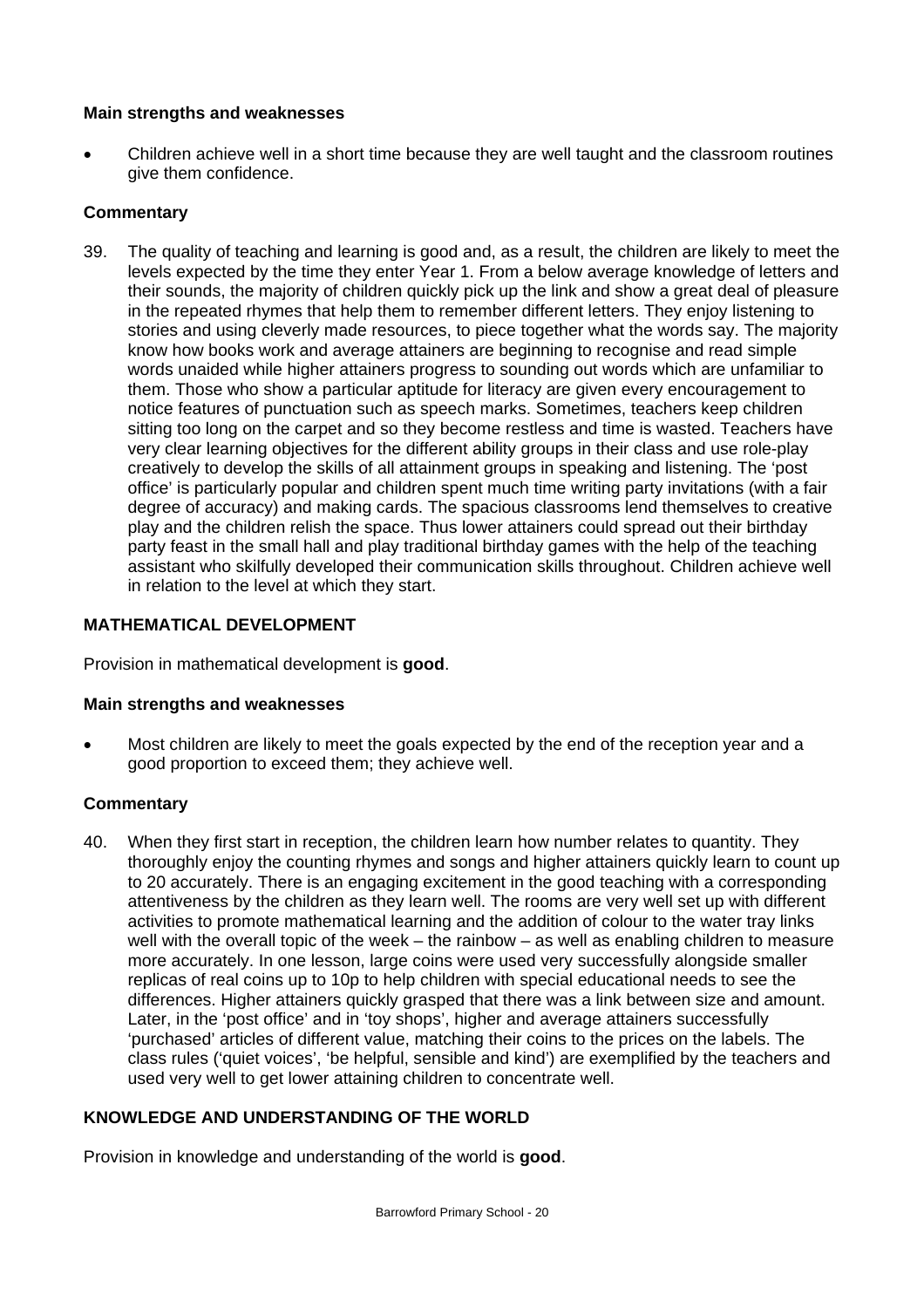## **Main strengths and weaknesses**

• Teaching and learning are good and the children achieve well as a result.

## **Commentary**

41. At the start of each day, the children select appropriate symbols to show what the weather is like though lower attainers do not know the words to explain, for example that it is foggy. Large-scale toys and role-play areas give children the chance to act out real-life situations. They begin to do this well, learning to play co-operatively with others. Teachers plan very imaginative activities to promote children's understanding. For example, in one classroom, a very effective polar region was set up, complete with a squidgy substance to represent snow and with toy polar bears and penguins. Children delightedly made footprints in the 'snow' and chattered excitedly, creatively using words such as 'soapy dopey' to explain their sensations. Children have many opportunities to find out for themselves. For instance a 'light box' which had different filters for them to change helped them to investigate colours and light. Higher attainers, in discussions skilfully led by adults, began to link what they saw with the colour mixing they had done earlier, while average attainers experimented with the changes in light and colour. Standards are on course to be at the level expected overall.

## **PHYSICAL DEVELOPMENT**

Provision in physical development is **good**.

#### **Main strengths and weaknesses**

• Children achieve well because they have a very wide range of indoor and outdoor activities to choose from to stimulate their physical development.

## **Commentary**

42. Children make good progress in their physical development and while standards are on course to be broadly average, a good proportion of children are likely to exceed the levels expected at the end of the year. This is because the teaching is very good and some excellent teaching of dance was seen when children recreated the movements of snowflakes in response to music and the dancing motion in a tiny glass snowstorm. An excellent feature was when the children used a digital camera to capture moments of their unselfconscious and graceful dances. This made a very good contribution to their spiritual development. Outdoor play is used very well to extend activities indoors. Thus as part of the continuing mathematical development, a group of children went on a treasure hunt for coins outside and then set up a new treasure hunt for the next group. This involved considerable manual dexterity in placing and prising coins out of cracks in the brick wall and going up and down the climbing equipment in search of coins. Teachers make good use of opportunities to reinforce language development as when children blew rainbow-coloured bubbles or tried to throw balls at circular targets. Good provision is made for children with physical and fine motor difficulties to have access to activities within the range of their capabilities.

## **CREATIVE DEVELOPMENT**

Provision in creative development is **good**.

#### **Main strengths and weaknesses**

• Standards are in line with those expected at the end of the reception year though a good proportion of children are likely to exceed them because of the very good teaching and learning.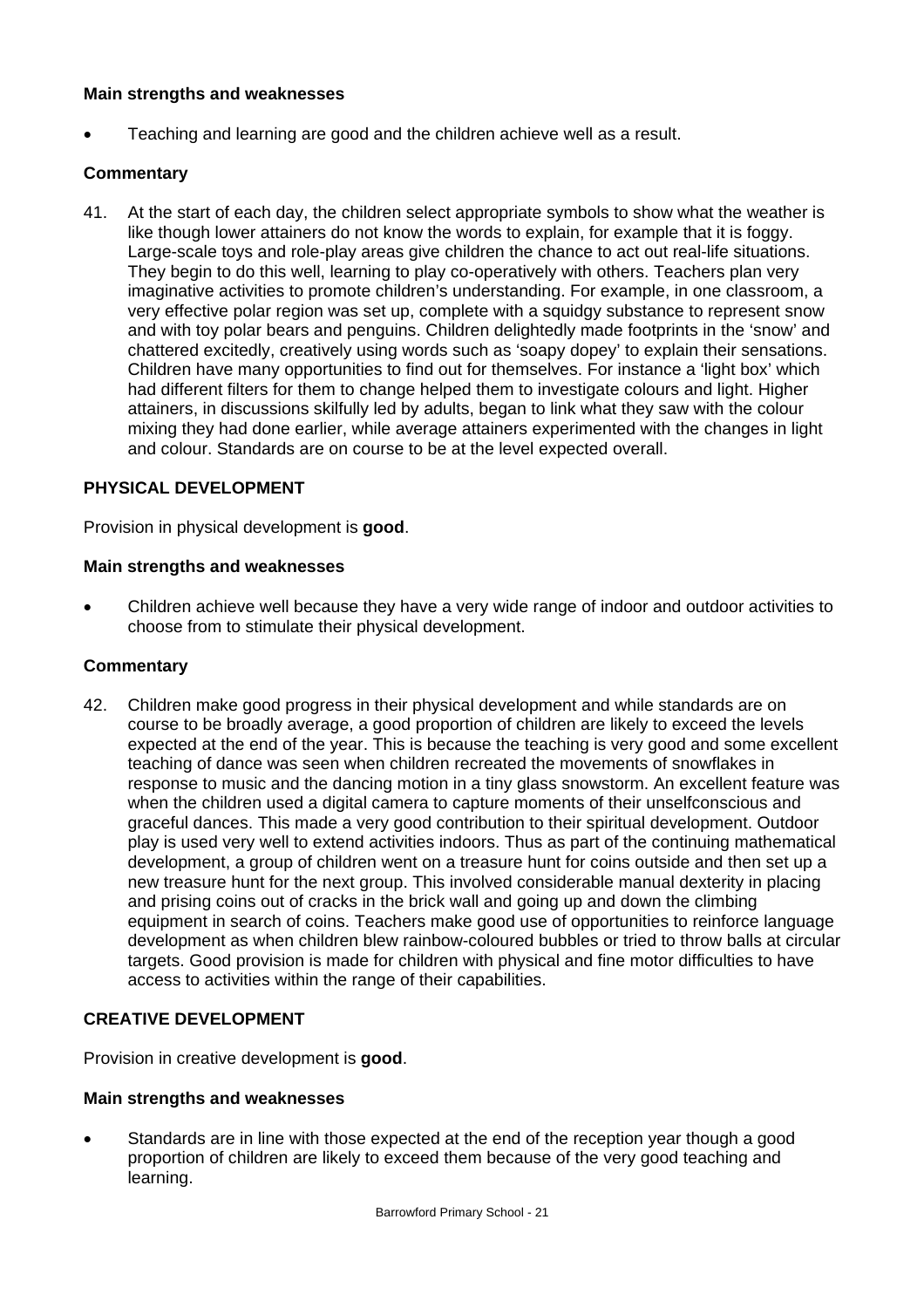## **Commentary**

43. Some very good teaching of colour mixing was seen when the children learnt how colours could change when they were mixed. The children watched with increasing amazement as the teacher added drops of food colouring to change three pots of water to red, blue and yellow. Their excitement grew as they were asked to predict what each primary colour would change into as more colours were added to recreate the colours of the rainbow. Higher attainers guessed correctly that blue added to red would make purple. Specialist teaching of music clearly pushes children's learning on as they learn under expert tuition to distinguish between high and low sounds and to use high and low sounding instruments to represent Jack and the Giant to accompany the story. Their eyes widened with awe as the teacher growled 'Fee Fie Fo Fum' in a deep voice. Children with special educational needs concentrate very well in these sessions and strive to play accurately. Higher attainers show developing musical talent as they play rhythmically for their age.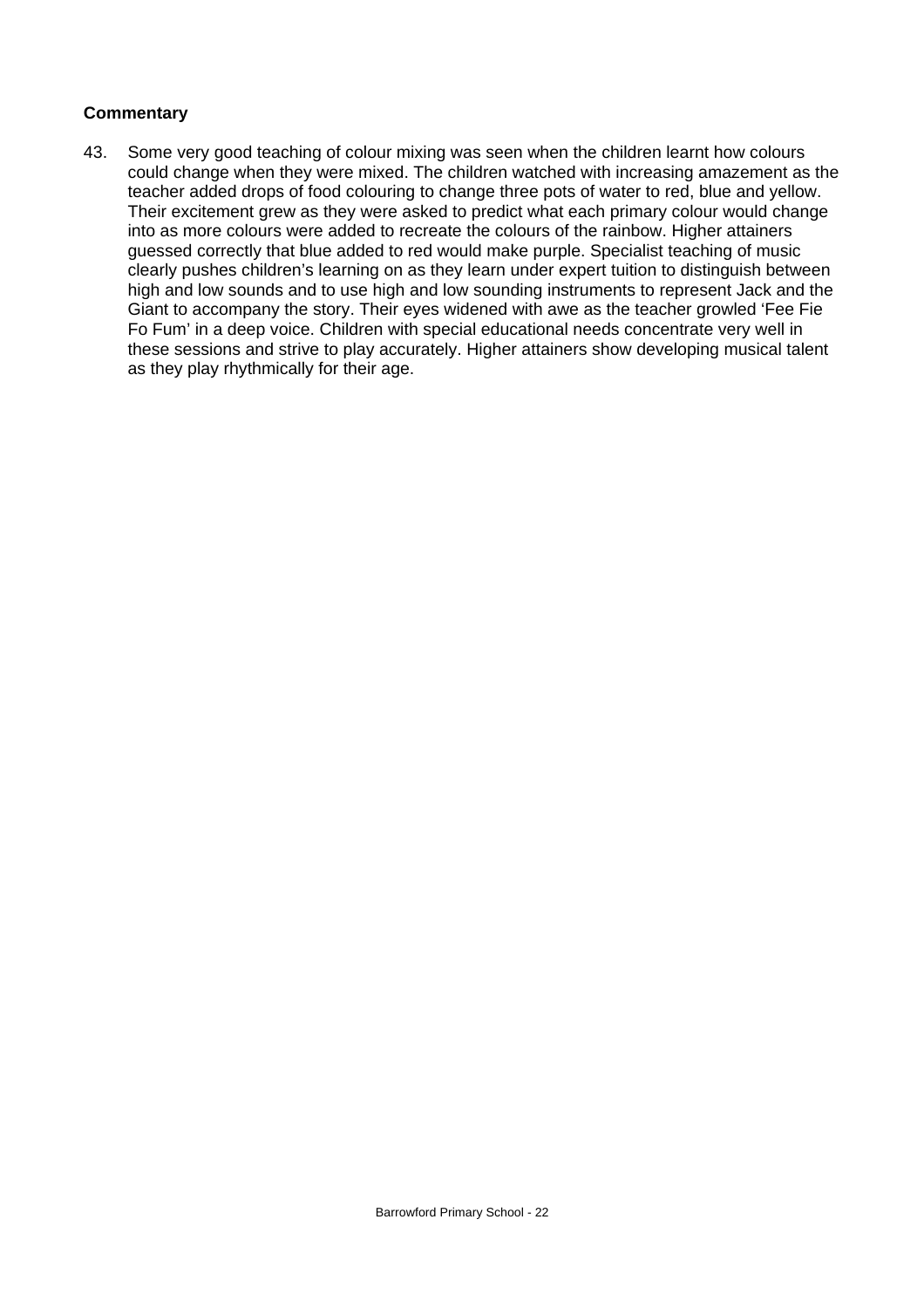## **SUBJECTS IN KEY STAGES 1 AND 2**

## **ENGLISH**

Provision in English is **very good**.

#### **Main strengths and weaknesses**

- Standards are above average by the end of Year 6 as a result of very good teaching;
- English is used very well in other subjects of the curriculum;
- The subject is very well led and managed.

## **Commentary**

- 44. Pupils enter the school with a wide range of skills, but are below average overall in speaking, listening, reading and writing. Overall, they achieve very well during their time at the school to reach average standards by the end of Year 2 and above average by the end of Year 6. The results of national tests in summer 2004 were much lower than usual, due to the very high number of pupils with special educational needs in that particular group of pupils. However, standards in the current Year 6 have risen again and are above average. Pupils with special educational needs achieve similarly to other pupils because they receive very effective adult support.
- 45. Standards in speaking and listening are above those expected nationally by the end of Year 6 because pupils are given many opportunities to discuss and to express their views. Teachers take particular care to spend ten minutes at the end of lessons to invite pupils to share with others what they have learnt and use questions very well to clarify and extend pupils' ideas. In a very good lesson in a Year 1/2 class, the use of a partner to talk over ideas helped to give pupils confidence to say what they thought and created an environment where pupils were not afraid to make mistakes and to learn from them. The result was a lively discussion with highly motivated pupils. By Year 6, pupils are well used to contributing and sharing their views and they listen very well to each other. A strong feature of the provision is the use of drama both in literacy lessons and in other subjects to develop pupils' skills in using language effectively. In an excellent lesson in Year 1/2, for example, pupils acted out their own versions of a story with new improved endings as a result of a discussion in which they had all felt the real ending to the story was a bit of a let down. In an excellent history lesson in a Year 5/6 class, the whole class acted in role as reporters from reputable newspapers and magazines using highly sophisticated questioning techniques. The class listened and responded avidly.
- 46. Standards in reading are above average and reflect the enormous efforts the school has made since the last inspection to improve the library provision so as to make it more useful to the pupils. Sessions where a group of pupils read the same book and talk about it with their teacher are very well planned and the books well chosen to interest and challenge different groups of pupils. For example, in a Year 5/6 lesson, a group of average attaining pupils read a poem together and then answered a series of questions very well, explaining what the poet had written about and giving very clear reasons as to what they liked or disliked about the poem. In addition, pupils choose books from the class, school or public libraries to read for their own enjoyment. All classrooms now have a reading area, containing a good selection of interesting and attractive books, although some book displays are not easily accessible and would benefit from repositioning. Good procedures to encourage reading at home have been established. The school is addressing the issue of underperformance of boys in reading by providing additional books in the library, raising the awareness of staff to the matter and monitoring boys' progress. This is proving effective and no differences were seen during the inspection between the performance of boys and that of girls.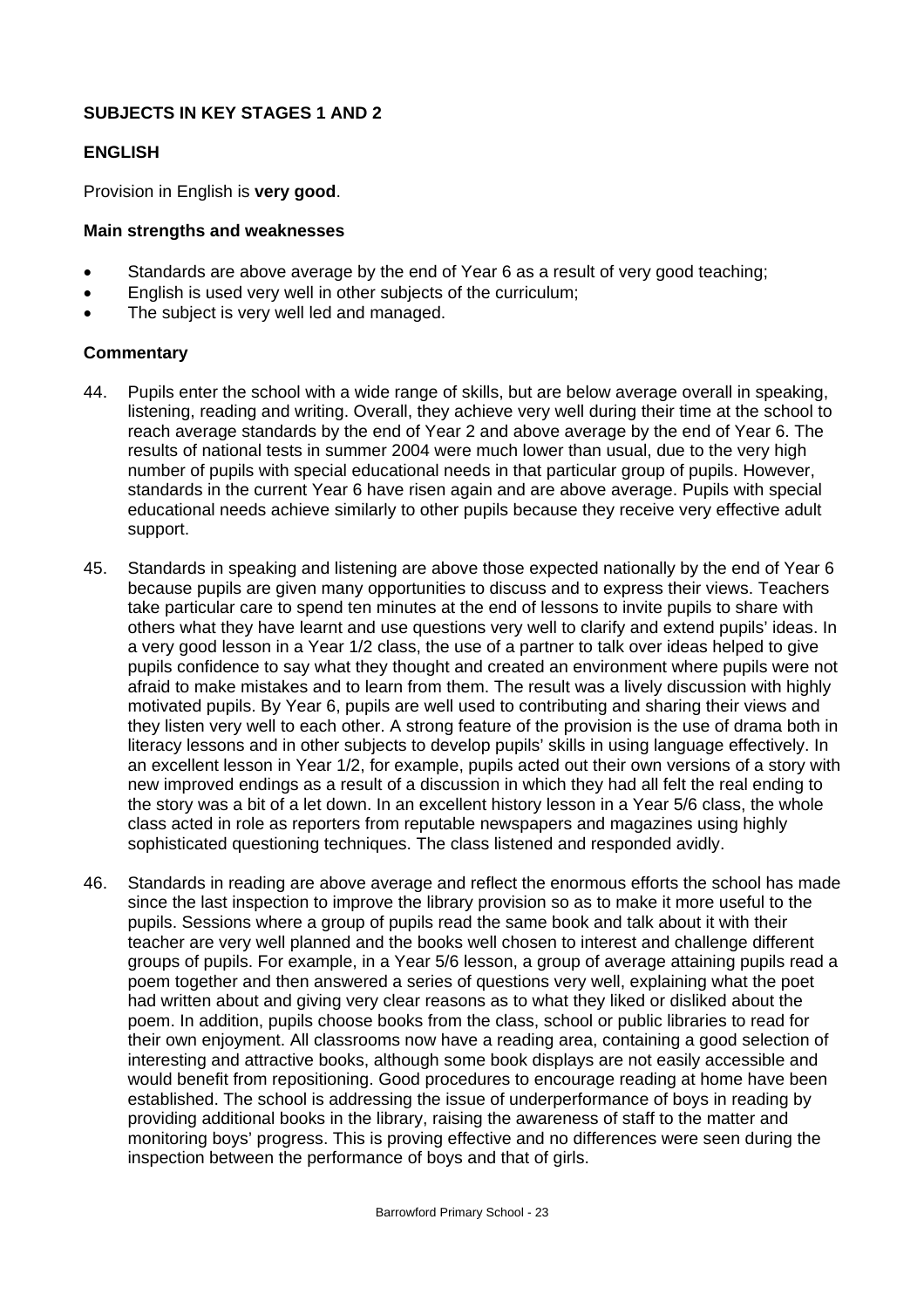- 47. The new co-ordinator is well aware that the school's stock of books is barely keeping pace with the needs of the pupils. ICT is used well to provide additional resource materials to supplement the school's non-fiction.
- 48. Standards in writing are above average and the school makes very good provision for pupils to write at length as they get older by timetabling additional lessons each week for extended writing. These are of particularly good quality and lead to high levels of achievement. Pupils learn to write in a range of genres for different purposes. In Years 1 and 2, pupils begin to develop their ideas in writing and to use words for effect. Handwriting is good, clear and legible and higher attainers spell and punctuate accurately. By Year 6, higher attaining pupils use language extremely well. The quality of teaching is very good and teachers have the gift of capturing pupils' imaginations as in one lesson when pupils had to describe in a poem some of the objects they found in the dry, dusty old attic. Lower attainers suggested phrases such as 'chipped floorboards' whereas higher attainers came up with lines such as 'oxidised old fuel box', (the boy explained he had looked up the word in the thesaurus) or played around with alliteration to produce this evocative description:' fishy, ancient, sea-front fishing rod'.
- 49. Teaching is very good overall. The quality ranges from good to excellent and as a result pupils' learning is consistently good or better. Where teaching is good, teachers have a clear knowledge and understanding of the requirements of the National Literacy Strategy and plan lessons skilfully to accommodate the needs of different groups of pupils. Teachers have excellent subject knowledge and there is very good use of appropriate terminology. In very good lessons, teachers' questioning ensures that pupils of different abilities contribute at their ease and are not afraid of making mistakes. Lessons are very well planned and organised and the pace and level of challenge keep pupils very well motivated. Excellent teaching was seen in drama and flashes of excellence in teaching writing.
- 50. The issues identified in the previous inspection as hampering progress in English have all been addressed well because of very effective leadership. These improvements have helped to raise standards, and provide an attractive and literacy-focused learning environment. Classroom walls are bright and appealing and have various displays containing information, helpful hints to support writing, useful words and phrases and a small quantity of pupils' work. This environment is used well by teachers to support all aspects of literacy and is helping to raise standards. The subject is very well led by a knowledgeable and hard-working coordinator. Although only recently appointed, she has drawn up a pertinent action plan to develop a more creative approach to extend learning with enjoyment in literacy.

## **Language and literacy across the curriculum**

51. Pupils use their language and literacy skills very well in other subjects. The introduction of role-play techniques into history and religious education has helped to bring those subjects to life, making people and events more meaningful to the pupils and consequently helping them to understand them in more depth.

## **MATHEMATICS**

Provision in mathematics is **very good**.

## **Main strengths and weaknesses**

- Standards are above average at the end of Year 6, and in line with those expected at the end of Year 2, with a good proportion exceeding the standards expected at the end of each year;
- Very good leadership and management ensure that monitoring of teaching and learning leads to effective improvements in practice and that any shortcomings in learning are identified and addressed jointly through modifications in practice;
- Teaching is very good and pupils learn very well at all levels: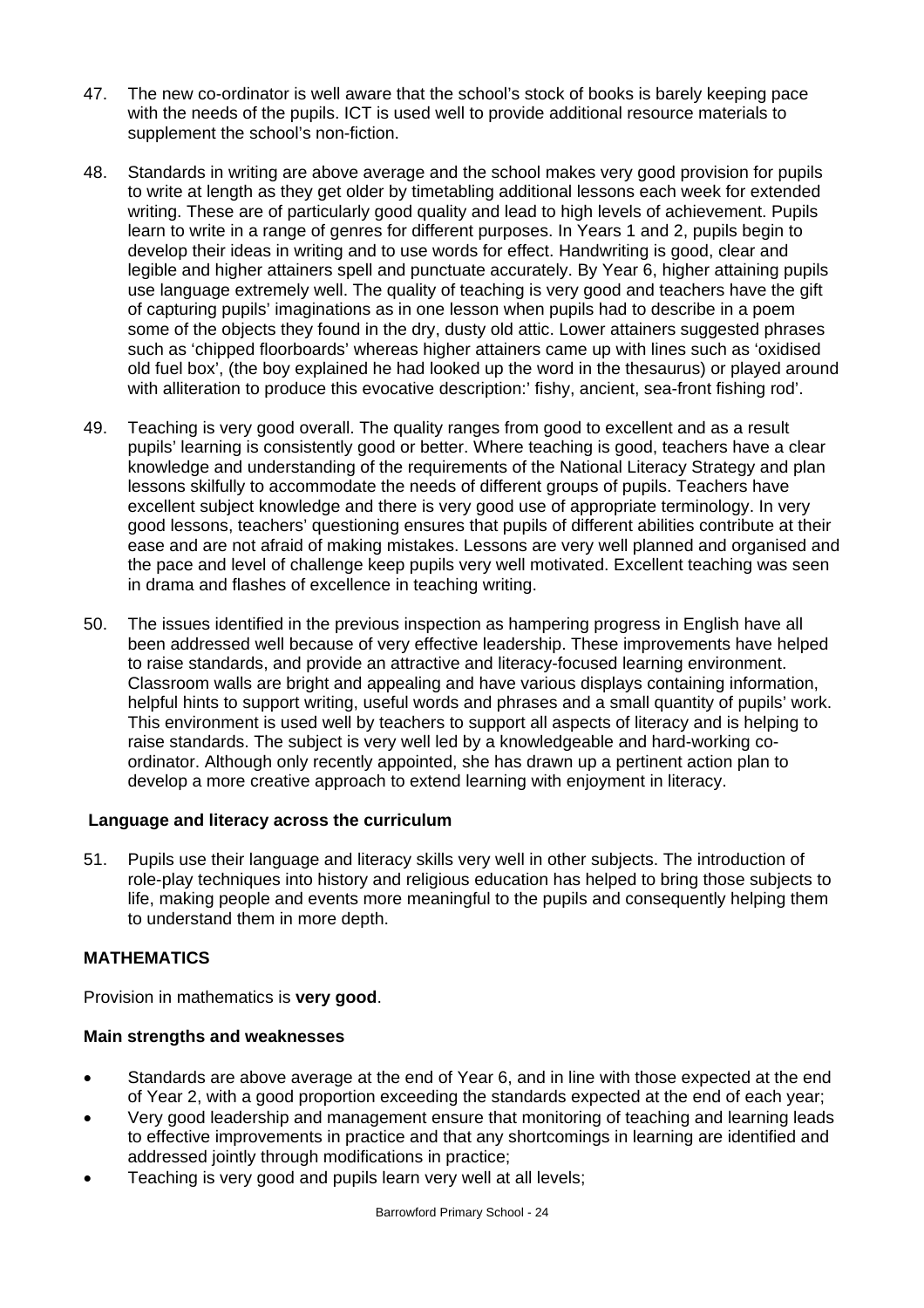There is scope for mathematics to be used more in other subjects.

## **Commentary**

- 52. Standards of the present group of pupils in Year 6 are likely to be above average at the end of the year, a return to the school's customary above average standards as reported in the last inspection. Results in the 2004 national tests for this age group were an untypical well below average, reflecting the composition of that particular year group: underperformance by a small number of pupils and good achievement by the large proportion (45 per cent) who had learning difficulties. There has been good improvement in pupils' achievements since the last inspection for pupils' attainment is now below average overall on entry to school, reflecting a decline in the socio-economic prosperity of the area since the last inspection. Pupils are achieving very well overall because they are very well taught in all year groups and the subject is very well led and managed.
- 53. Across the school, pupils are taught in mixed age groups according to their ability. A feature of the very good provision for mathematics is the very good level of planning to ensure that the needs of individual and groups of pupils of different abilities are met. Thus as many as ten distinct ability groups are identified and catered for in each age group. This means that those who find learning difficult or those who need extra challenge are given every opportunity to fulfil their potential. In the top group in Year 5/6, for example, gifted and talented mathematicians were set the challenge of working out what time of what day and of what year would it be in 2000 seconds (minutes, hours and weeks) after the start of the year 2000. They worked at an extremely fast rate and are clearly being well prepared for the world class tests they are due to sit next term. A strong feature of the grouping in mathematics is the high level of organisation and planning by the year group teams, overseen by the subject leader to ensure that learning is productive and pupils are taught logically and systematically. Parents are given very good information to enable them to support their children's learning at home, as they are given clear indications of how pupils should tackle and set out written calculations for example.
- 54. The quality of teaching and learning ranges from good to excellent and so there is consistently good and often very good learning in lessons, supported very well by regular homework. When teaching is good, lessons are well prepared with punctilious attention to detail to ensure that all understand. There is a good mixture of practical and written work and pupils have the opportunity to explain what they have learnt and whether there is anything they do not understand. The objective of the lesson is clear and pupils know whether they have met the required targets or not. As a result, pupils by the end of Year 2 have a good grasp of basic skills. Where teaching quality is very good, the pace keeps pupils on their toes. Resources for learning often require pupils to think for themselves, as in a very good Year 1/2 lesson when they sorted out equipment according to what it would measure. The level of discussion among higher attainers was high as they debated how to measure liquids as opposed to time and learnt the technical term 'mass' in relation to weight. Much of the very good teaching contains flashes of excellence as in a Year 5/6 lesson when the teaching catered on the one hand for a gifted pupil who explained succinctly the units of time in a split second (to the startled wonderment of the rest) to those who struggled to explain how to multiply by 60. In an excellent lesson, with extremely well-defined learning objectives for different groups of lower attaining pupils and those with special educational needs, all achieved very well because they were given the confidence and self-esteem to assess their own learning accurately and constructively.

## **Mathematics across the curriculum**

55. While mathematics is used satisfactorily in some subjects such as science and ICT, it is insufficiently planned in other subjects so as to give pupils further opportunities to apply their knowledge and skills.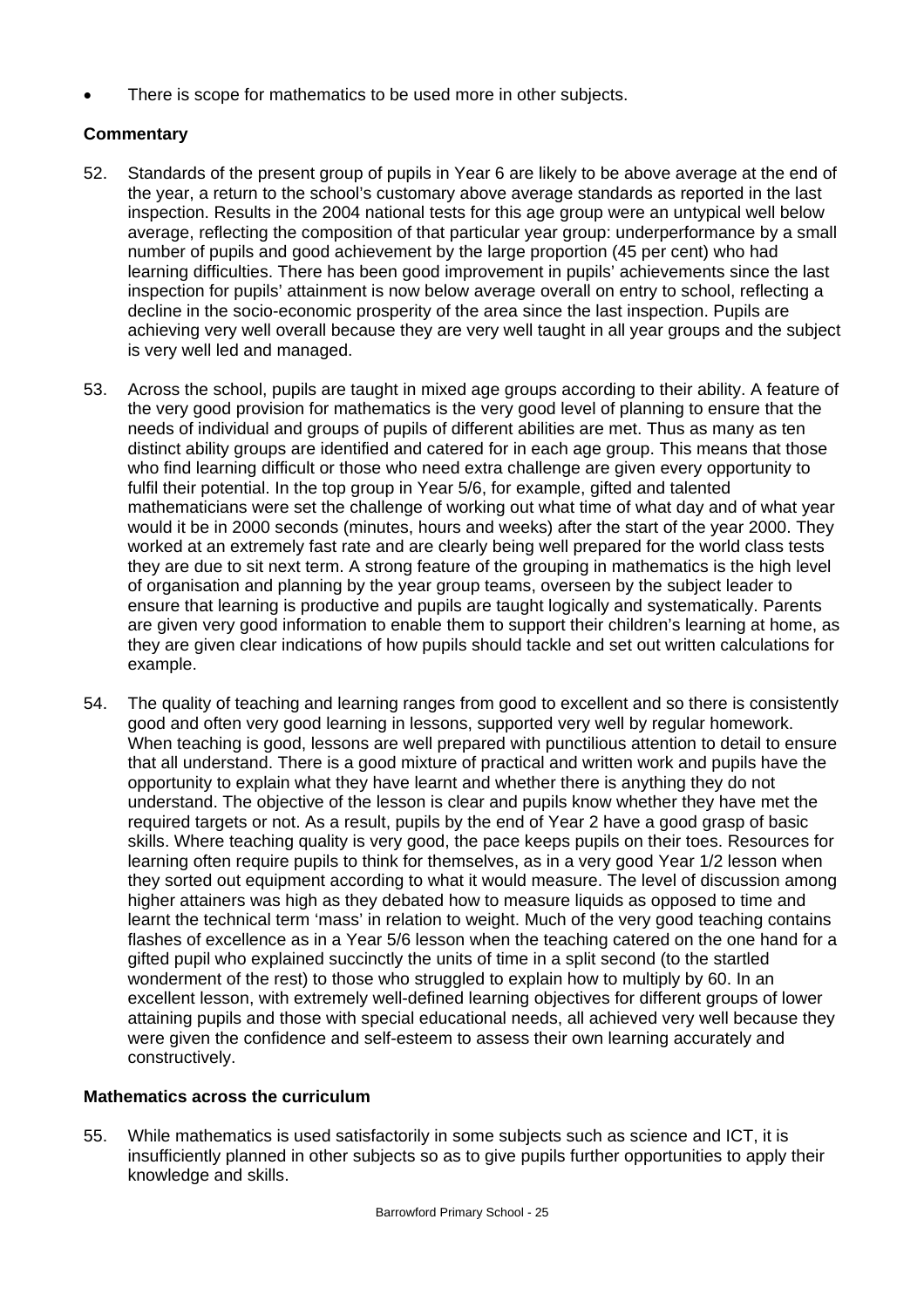## **SCIENCE**

Provision is **very good**.

#### **Main strengths and weaknesses**

- Achievement is now very good despite a dip in standards last year;
- Very good leadership and management have led to improvements in the quality of teaching;
- Pupils use their thinking skills extremely well to raise scientific questions.

## **Commentary**

- 56. Stimulating teaching motivates pupils to work hard and create a real enjoyment for learning. This is the reason for the above average standards in Year 6. Standards in Year 2 are as expected for pupils' ages. These are good achievements given the below average standards when children start in Reception. In the national tests up to 2003, Year 6 pupils achieved average standards, but standards were well below average in 2004. This was because of the much lower prior attainment of this group and underperformance by a small number of pupils. Inspection evidence shows pupils achieve very well in relation to the level at which they start and are on course to attain highly at the end of Year 6.
- 57. The quality of teaching is very good overall, with particularly strengths in the Year 5/6 classes. Very good leadership and management have led to improvements in the quality of teaching, learning and assessment since the last inspection. Teachers' very good command of the topics and well-prepared resources strongly engage pupils of all capabilities in new learning. Rigorous questioning challenges them to think scientifically. The high priority given to investigations sustains interest and launches pupils well into scientific observation and enquiry. Faster learners, pupils for whom English is an additional language, slower learners and those with special educational needs therefore make good progress. The science curriculum, organised in two-year cycles to accommodate the needs of mixed age classes, works very well in terms of developing pupils' knowledge, skills and understanding. Within lessons, the differing needs of pupils of different abilities and ages are very well catered for because of the emphasis on developing pupils' spirit of enquiry through asking questions and also through the strong practical element on which their learning is based. When it comes to recording what they have done, the older pupils and higher attainers tend to do so more fully than the younger and less able pupils though this is not ultimately a barrier to their overall learning.
- 58. Science work considerably improves pupils' personal, thinking and observation skills. 'What if ...?' questions in lessons and displays develop the spirit of inquiry, imagination and prediction. A lesson in a Year 1/2 class started with an excellent link to literacy and 'listening ears' as pupils considered 'What if we had very big ears?' Pupils were fired up with suggestions as a lead in to a lesson on which materials would be the best blockers of sound. The strong focus on investigations sharpens pupils' use of the senses. It promotes teamwork, developing speaking and listening very well in the course of learning. In one lesson in a Year 3/4 class, for example, pupils delightedly examined their teeth marks in apples, questioned the size and shape and purpose of teeth, and then used their observations to make three-dimensional models out of clay, using mirrors to check the shape and accuracy of the teeth they chose.
- 59. The science curriculum makes a strong contribution to pupils' understanding of healthy lifestyles, exercise and diet. Careful artwork in science books shows pupils' appreciation of the beauty they observe, particularly in work on living things. Opportunities to write up findings in their own words improve writing skills. Assessment is thorough and information is used well to improve pupils' learning. Teachers set accurate targets and pupils know how to achieve them.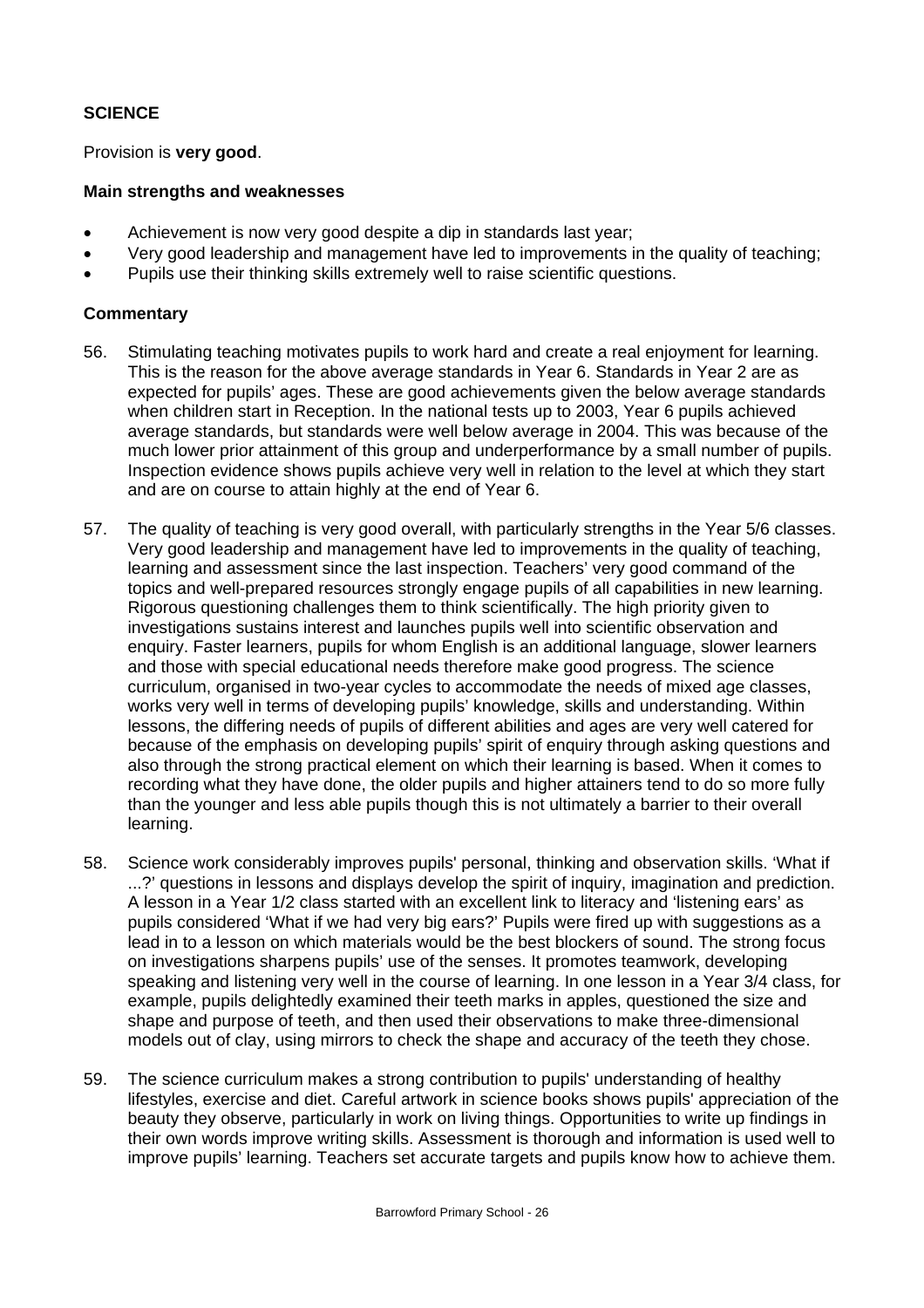## **INFORMATION AND COMMUNICATION TECHNOLOGY**

Provision is **very good**.

#### **Main strengths and weaknesses**

- Standards are much higher than at the time of the last inspection;
- High quality teaching and learning enable pupils to make very good progress.

## **Commentary**

- 60. Upgraded equipment has accelerated progress since summer 2004. Standards are above expectation for the pupils' age in Year 6 and as expected for the pupils' age in Year 2, demonstrating the big improvement in ICT work since the last inspection. Very good leadership, management of training and development of resources have raised the quality of teaching and learning. Pupils of different capabilities, including faster learners, pupils for whom English is an additional language and those with special educational needs, therefore achieve very well. Year 6 pupils described how much faster everything worked in the ICT suite this term.
- 61. Teachers' command of topics and secure ICT skills enable them to introduce and direct new learning in the computer suite at a brisk pace. Pupils are raring to go at the start of lessons and work enthusiastically and sensibly with considerable independence. Teachers vary groupings nicely to suit different types of work and troubleshoot promptly and effectively. In most lessons they are therefore free to give more support to the younger age group in the class, ensuring that all complete tasks set. As a result nearly all pupils tackle challenging extension work, for example creating their own databases when they have interrogated and modified others.
- 62. The effective use of a good quality textbook scheme addresses the wide range of skills and knowledge expected by the National Curriculum. The scheme also helps teachers and pupils to assess class and individual progress to good effect. Four ICT clubs and for many pupils the regular use of computers at home support further progress. The school also ensures that the 10 per cent of pupils without computers at home have opportunities to practise and do ICT homework at school. Year 6 pupils show above average keyboard and operational skills as a result. Many pupils evidently use the Internet effectively at home for individual research related to schoolwork.

#### **Information and communication technology across the curriculum**

63. The use of ICT in other subjects is good overall. Many lessons benefit from teachers' increasing use of high quality educational websites. In art and design, ICT is used well to develop pupils' understanding of modern techniques and the pupils create some original designs using photocopiers and repeated patterns to produce effective collages. The school has rightly identified classroom use of computers as a key to raising standards in both ICT and other subjects. The laptops recently purchased for use in classrooms are currently being set up.

## **HUMANITIES**

Only one lesson was seen in **geography**. Insufficient evidence was available to make an overall judgement on provision. In the very good lesson observed, pupils in Year 2 learned how to draw a route around Edinburgh, identifying key features such as the castle, Princes Street and Arthur's Seat the extinct volcano. The class had previously watched a film about the city and most pupils were able to draw the route in the correct order, using identifiable representations of the different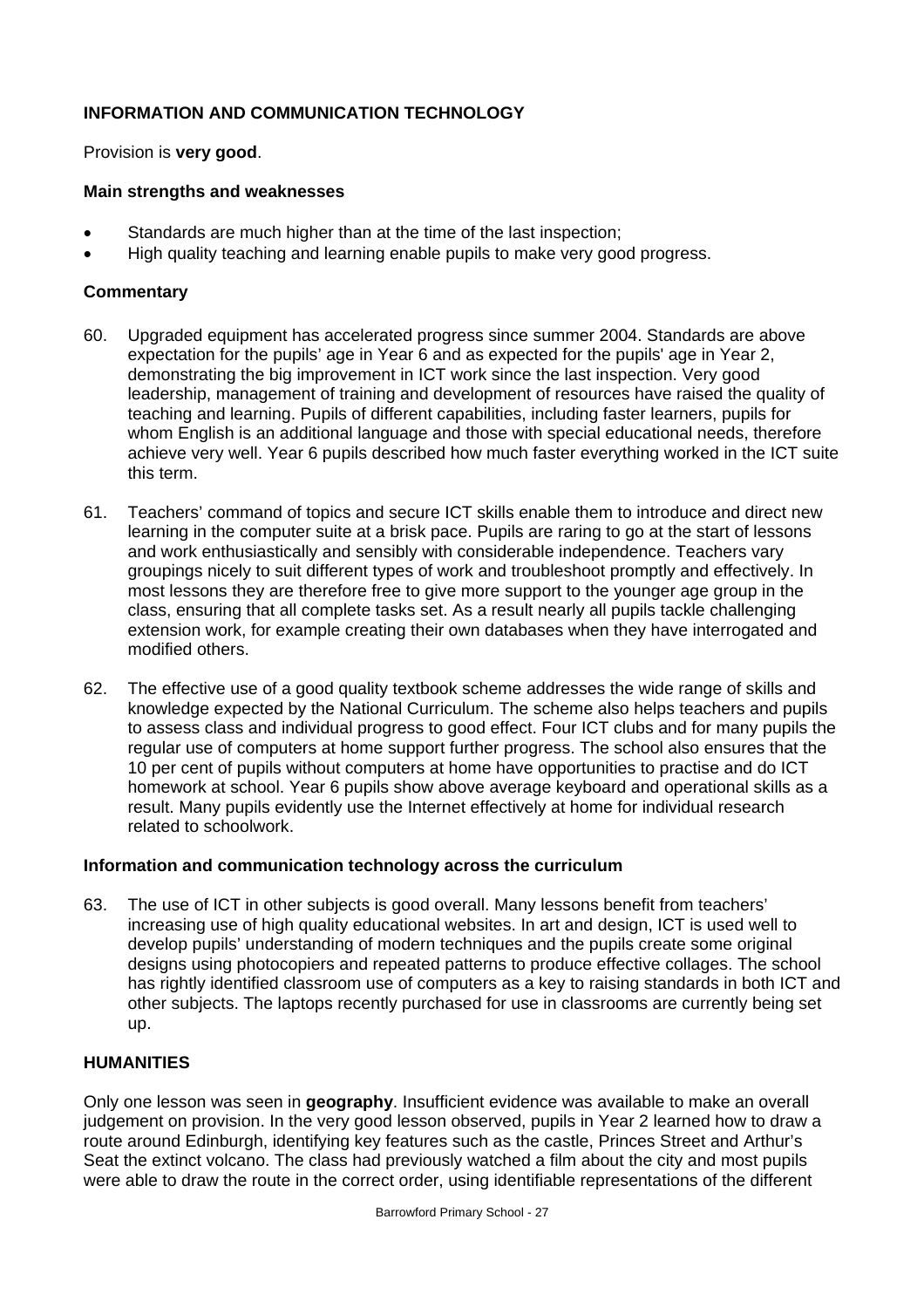features and clearly explaining their drawing to an adult. Year 1 pupils cut out pictures of the events shown in the film and correctly sequenced them. The teacher skilfully discussed each pupil's work with them as she moved around the class, targeting questions, support or challenge appropriately. This helped the pupils achieve very well, as they learned new skills and knowledge, whilst enjoying the activity. The teacher's high expectations were demonstrated again at the end of the lesson, when she asked the pupils to indicate by 'thumbs up' or 'thumbs down' whether or not they felt they had managed to produce an accurate route. The pupils' very enthusiastic and honest response was a reflection of their accurate understanding of how well they had done.

## **History**

Provision is **very good**.

## **Main strengths and weaknesses**

- Standards are above average;
- The quality of teaching and learning is very good and pupils achieve very well;
- Good use is made of drama to bring the subject to life;
- High quality resource packs are used well in Years 3 and 4.

## **Commentary**

- 64. Standards are above average by the end of Year 6 and pupils make very good progress, because they learn by active participation. In Years 3 and 4, pupils use resource packs containing a good range of high quality materials to research an aspect of life in Roman Britain. They are supported and challenged by the teacher to form opinions about the time, in addition to gathering information. One pupil demonstrated a clear insight into the might of the Roman army by commenting that, "Boudica must have been crazy to think that she could have beaten them".
- 65. In Years 5 and 6, pupils researched the lives of four famous characters living in Britain since 1948 and used this information to ask questions of four pupils playing the roles of Queen Elizabeth II, Margaret Thatcher, Neil Armstrong and Bobby Moore. The questions and answers demonstrated a mature and sophisticated level of insight and perception, covering the characters' emotional responses as well as the facts. The pupils 'in character' coped very well with difficult situations where their own beliefs differed from those of their character, for example when one pupil playing the Queen was asked about her views on fox hunting. These lessons demonstrated a very high level of teacher knowledge and understanding of the subject and the pupils' capabilities, as they were very well prepared and the teachers used their skills to help the pupils produce high quality work.

## **Religious education**

Provision is **satisfactory**.

## **Main strengths and weaknesses**

- Drama is used well in Years 5 and 6 to bring the subject to life;
- Teachers have a good knowledge and understanding of the subject;
- Some lessons include undue emphasis upon written activities.

## **Commentary**

66. Although only three lessons were seen, assemblies were observed, displays noted and pupils' written work scrutinised, providing sufficient evidence for supporting an overall judgement on provision. Standards are average and pupils' achievement is satisfactory in Years 1 to 4; in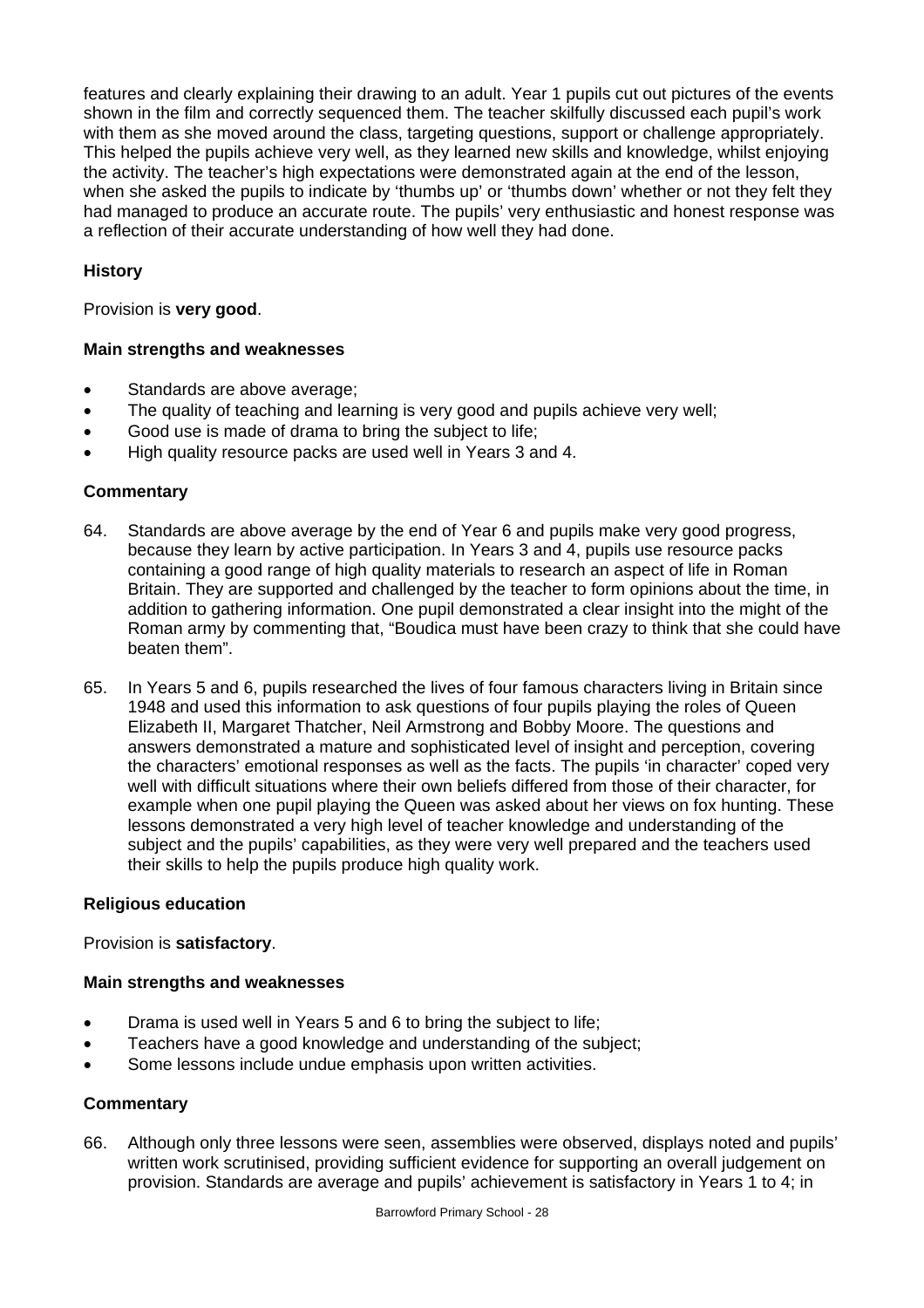Years 5 and 6, where teachers use drama well to bring the subject to life, standards are above average and pupils achieve well.

- 67. Throughout the school, teachers demonstrate a good knowledge and understanding of the subject and introduce such interesting activities as music and drama, to hold the pupils' attention. In a Year 5/6 lesson about Judaism, three pupils played the roles of children who have just been through their Bar Mitzvah. The whole class had researched the topic and pupils asked perceptive questions of the three, covering the emotional aspects as well as the facts. This situation enabled all the pupils to develop an insight into the religion which might not have been gained through more traditional approaches, such as the use of worksheets. However, in some lessons there is an undue emphasis upon written activities, leaving insufficient time for guided discussions in helping the pupils to understand points such as 'receiving good news' or how Christmas is celebrated in different parts of the world.
- 68. Assemblies are used well to introduce the pupils to moral themes such as giving and topical subjects such as Saint Nicholas. The curriculum provides satisfactory coverage of the currently required elements.

## **CREATIVE, AESTHETIC, PRACTICAL AND PHYSICAL SUBJECTS**

Insufficient evidence was available to make an overall judgement on provision in **design and technology**. No teaching was seen during the inspection; however, conversations with pupils and scrutiny of work indicated standards are as expected for pupils' ages. High quality planning reveals stimulating projects and good use of national guidance. A very good scheme of work maps out the development of skills and the use of tools and materials very well. Projects link effectively with other subjects, particularly science. Parts of two food technology lessons seen showed pupils' enthusiastic responses to the challenge of investigative approaches in practical work.

## **Art and design**

Provision in art and design is **very good**.

## **Main strengths and weaknesses**

- Standards, teaching and the curriculum have improved considerably since the last inspection;
- Art and design is used creatively in other subjects to extend pupils' learning.

## **Commentary**

- 69. Standards are above average because the subject is very well taught, with creative flair, stemming from the very good leadership and management by the subject leader. The organisation of learning resources and materials is extremely helpful and complements very well the detailed curriculum based on developing specific skills. The result is an imaginative scheme of work that is fun to teach. In Years 1 and 2, pupils learn how to mix colours so as to form a convincing skin tone and use their sense of touch to explore facial features before representing them in two dimensions on paper. By the end of Year 6, pupils produce varied work of above average quality encompassing a wide range of techniques and different materials. Sketchbooks are used very well for pupils to try out new techniques, as in one lesson when pupils discussed the progress they had made using different means and materials to represent figures and forms in movement. Pupils work independently with high levels of concentration and independent creativity because of the thoroughness with which skills are developed (evident in the very good planning) and very effective questioning by teachers.
- 70. There are productive links between art and design and religious education to enhance pupils' awareness of other cultures. For example, Years 5 and 6's almost luminous representations of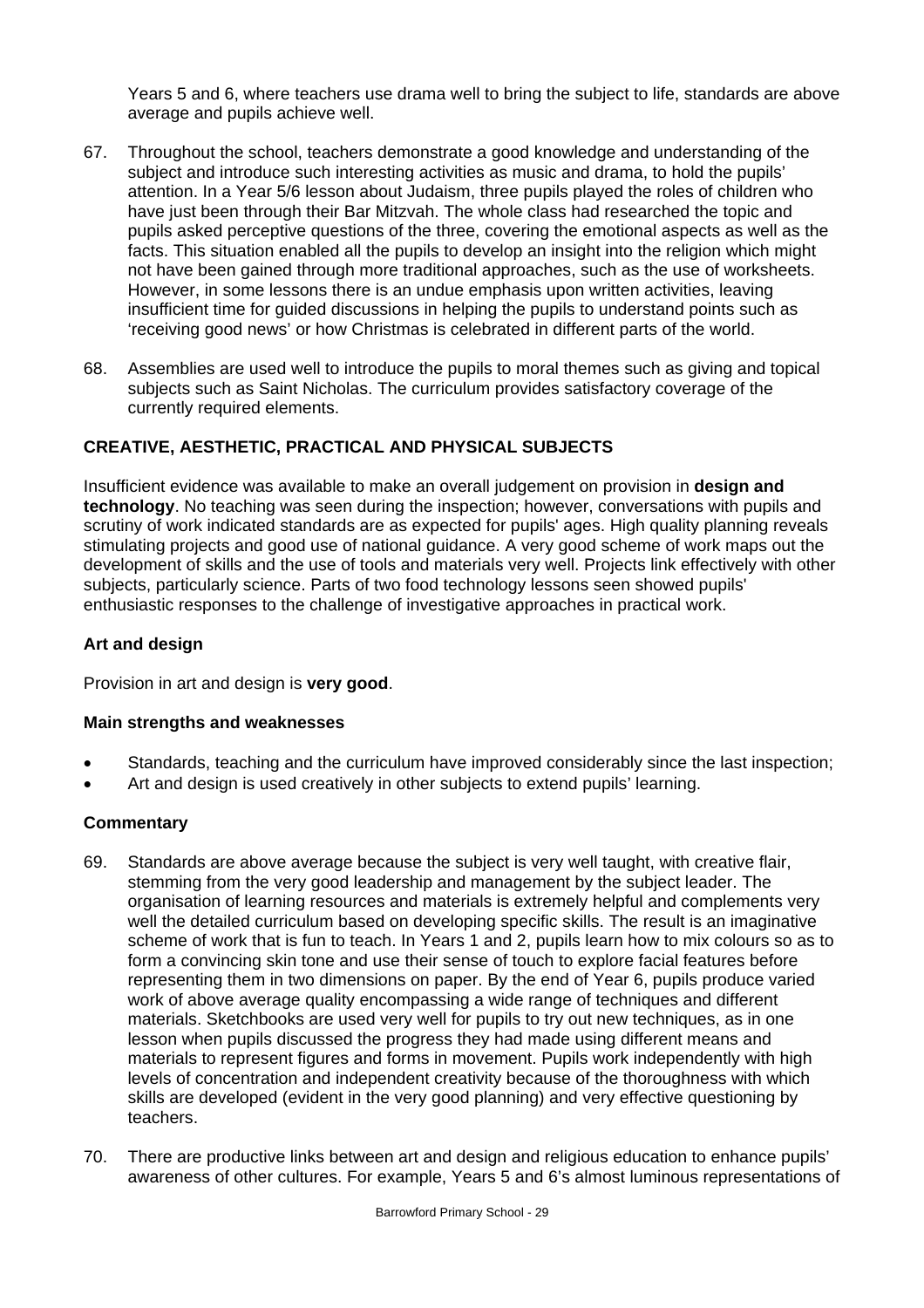the Christmas star using pastels or poster paints are placed in an Eastern landscape redolent of warm colours and reflected light achieved through a criss-cross texture. Opportunities to discuss what they are trying to achieve develops pupils' speaking and listening skills very well. In an excellent lesson, a spiritual dimension was added as pupils explained what they were attempting with clarity and honesty.

## **Music**

Provision in music is **very good**.

## **Main strengths and weaknesses**

Standards are above average by the end of Year 6, reflecting pupils' very good achievement.

## **Commentary**

- 71. Pupils are very well taught through a good, well-structured curriculum that develops their skills effectively. Lessons are very well planned and give lots of opportunities for pupils to make music together and to explore different types of rhythm, pitch and notation. As a result, most pupils can read simple, conventional notation and about a fifth learn to read music with confidence. The expertise of the subject leader is used very well throughout much of the school. In a very good lesson, pupils entered the room to the accompaniment of Holst's *Planets Suite*, and warmed up by producing a wide range of different vocal sounds to create specific effects before going on to compose sound compositions to represent journeys. The challenge was intensified as pupils had to link each part of the composition with a specific group of thoughts. The resulting performances showed sensitive variations in sound quality and tone with impressive effect. Standards in singing are above average throughout the school because pupils are taught to breathe from their stomachs, to phrase their notes carefully and to sing with a wide dynamic range. Their skills in listening and appraising develop well throughout the school.
- 72. Learning resources are very good and are used very well both in lessons and in the extracurricular clubs where pupils have the chance to learn string, brass and woodwind instruments. The talents of the regular supply teacher are put to very good use each week to develop pupils' skills as are those of visiting specialist teachers. In addition, pupils in Years 3 to 6 learn the recorder; currently, the school has four recorder groups, plus recorder and brass ensemble groups as well as a choir. The standard of playing is high with older pupils playing descant and treble recorders in four-part harmony.

## **Physical education**

Provision in physical education is **good**.

## **Main strengths and weaknesses**

- Standards are average overall by the end of Year 6, reflecting pupils' good achievement;
- The curriculum is well planned to minimise the effects of the limited outdoor facilities.

#### **Commentary**

73. There has been good improvement since the last inspection: the curriculum is well thought out to develop pupils' skills in all aspects of physical education. Shrewd deployment of physical education specialists has significantly raised the achievement of pupils in those classes where they receive expert tuition. The quality of teaching and learning is good overall, ranging from satisfactory to excellent. Where teaching is satisfactory, the strengths in the planning, careful timing of activities and insistence on high standards of behaviour outweigh the rather slow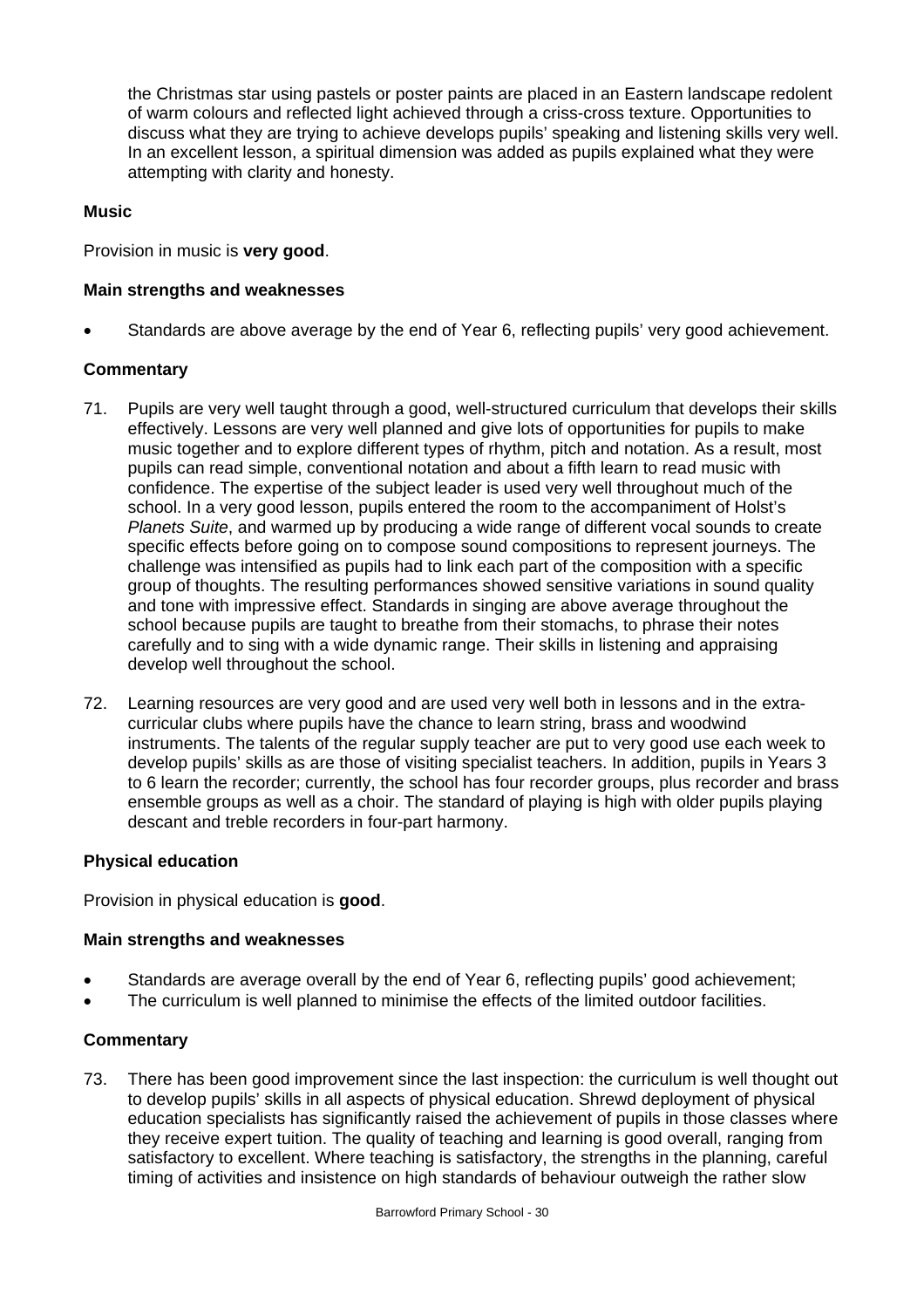pace brought about in an endeavour to explain rather too lengthily what pupils should be doing rather than giving them the maximum amount of time to engage in physical activity. A wide range of subjects and teaching skills was seen. In all lessons the planning is a significant strength, ensuring that pupils in parallel classes have equal learning opportunities. Where teaching was very good, pupils learnt to control a ball with their feet very well; apparatus was put up and used sensibly and there was ample time for pupils to demonstrate what they had learnt and so learn from each other. Excellent teaching and learning were seen in dance where the subject leader's lightness of touch induced an almost fairy-like quality as pupils moved in a very controlled and extraordinarily light way to music. Pupils' digital photographs successfully link ICT with physical education to capture their developing poise and skill.

74. The school takes great pains to give its pupils a wide range of experience to make up for the lack of a suitable outdoor area for games such as football. Pupils in Years 5 and 6 began to develop their decision-making skills to solve a physical problem as they set up an adventure course and then had to think and plan as they worked together to carry out the tasks. For example, one group of three had to give extremely precise instructions to enable one who was blindfolded to walk round, through and between obstacles safely and without touching them. When the weather is clement, the local field is used and the pupils have opportunities to play competitively against other schools.

## **PERSONAL, SOCIAL AND HEALTH EDUCATION AND CITIZENSHIP**

Only two full lessons were seen in personal, social and health education so no judgement can be made on the quality of provision.

- 75. The school is strongly committed to high quality provision for pupils' personal, social, health and citizenship education and it is firmly embedded in the curriculum. This makes a very positive contribution to the pupils' very good behaviour and relationships throughout the school. Throughout the school pupils have very well planned opportunities to gain a very good understanding of right from wrong and discuss how other react to different situations. Year 5 and 6 pupils are developing a mature approach to managing their anger. Pupils are taught through effective cross-curricular links, assemblies and discrete lessons. Issues such as sex education and relationships and drugs awareness are included appropriately within the curriculum and taught throughout school. In a Year 3/4 lesson, pupils discussed healthy lifestyles and learned about the physical and mental effects of smoking. The subject is currently very well led and managed by the headteacher who ensures that teachers receive the guidance and support they need.
- 76. The school's very good ethos and the staff's success in supporting individuals provide a very good model for a successful community. Citizenship is actively promoted through the many opportunities for pupils to play an important part in helping the school to run smoothly and improve. The school is good at providing pupils with responsibilities to help them build their confidence and self-esteem. Pupils express their own views through the school council and develop their understanding of democratic decision making. Provision is enhanced very well through visiting outside support agencies and a range of visits.